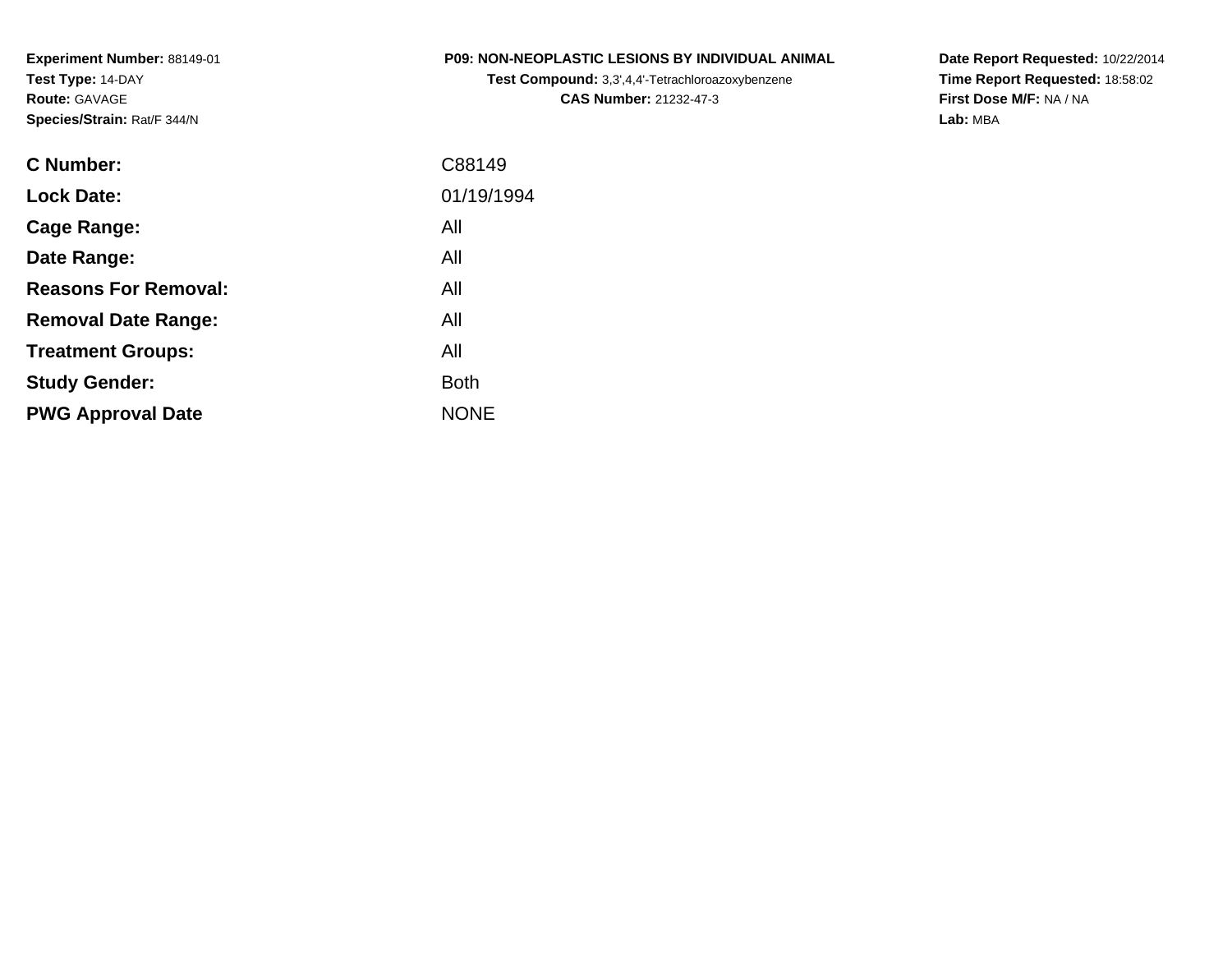**Route:** GAVAGE

**Species/Strain:** Rat/F 344/N

### **P09: NON-NEOPLASTIC LESIONS BY INDIVIDUAL ANIMAL**

**Test Compound:** 3,3',4,4'-Tetrachloroazoxybenzene

**CAS Number:** 21232-47-3

**Date Report Requested:** 10/22/2014**Time Report Requested:** 18:58:02**First Dose M/F:** NA / NA**Lab:** MBA

| F 344/N Rat Male<br>0 MG/KG                | DAY ON TEST<br><b>ANIMAL ID</b> | 0<br>0<br>1<br>7<br>0<br>0<br>0<br>0<br>1 | 0<br>$\boldsymbol{\theta}$<br>$\boldsymbol{l}$<br>$\overline{7}$<br>0<br>0<br>$\mathbf 0$<br>0<br>$\overline{2}$ | 0<br>0<br>1<br>$\overline{7}$<br>$\mathbf 0$<br>0<br>$\mathbf 0$<br>0<br>3 | 0<br>0<br>1<br>$\overline{7}$<br>0<br>0<br>$\mathbf 0$<br>0<br>4 | 0<br>0<br>1<br>7<br>$\mathbf 0$<br>0<br>$\mathbf 0$<br>0<br>5 | *TOTALS |                |     |
|--------------------------------------------|---------------------------------|-------------------------------------------|------------------------------------------------------------------------------------------------------------------|----------------------------------------------------------------------------|------------------------------------------------------------------|---------------------------------------------------------------|---------|----------------|-----|
| <b>Alimentary System</b>                   |                                 |                                           |                                                                                                                  |                                                                            |                                                                  |                                                               |         |                |     |
| Liver                                      |                                 | +                                         | +                                                                                                                | +                                                                          | +                                                                | +                                                             | 5       |                |     |
| Stomach, Forestomach                       |                                 | $\ddot{}$                                 | $\ddot{}$                                                                                                        | $\pm$                                                                      | $\pm$                                                            | $\ddot{}$                                                     | 5       |                |     |
| Stomach, Glandular                         |                                 | $+$                                       | $\ddot{}$                                                                                                        | $+$                                                                        | $\ddot{}$                                                        | $\ddot{}$                                                     | 5       |                |     |
| <b>Cardiovascular System</b>               |                                 |                                           |                                                                                                                  |                                                                            |                                                                  |                                                               |         |                |     |
| <b>NONE</b>                                |                                 |                                           |                                                                                                                  |                                                                            |                                                                  |                                                               |         |                |     |
| <b>Endocrine System</b>                    |                                 |                                           |                                                                                                                  |                                                                            |                                                                  |                                                               |         |                |     |
| <b>NONE</b><br><b>General Body System</b>  |                                 |                                           |                                                                                                                  |                                                                            |                                                                  |                                                               |         |                |     |
| <b>NONE</b><br><b>Genital System</b>       |                                 |                                           |                                                                                                                  |                                                                            |                                                                  |                                                               |         |                |     |
| <b>NONE</b><br><b>Hematopoietic System</b> |                                 |                                           |                                                                                                                  |                                                                            |                                                                  |                                                               |         |                |     |
| Lymph Node, Mesenteric                     |                                 | $\pm$                                     | +                                                                                                                | +                                                                          | +                                                                | +                                                             | 5       |                |     |
| Hemorrhage                                 |                                 |                                           |                                                                                                                  |                                                                            |                                                                  | 1                                                             |         | 1              | 1.0 |
| Spleen                                     |                                 | $\ddot{}$                                 | $\ddot{}$                                                                                                        | $\ddot{}$                                                                  | $\ddot{}$                                                        | $\ddot{}$                                                     | 5       |                |     |
| Hematopoietic Cell Proliferation<br>Thymus |                                 | $\ddot{}$                                 | 1<br>$\ddot{}$                                                                                                   | $\ddot{}$                                                                  | 1                                                                | $\ddot{}$                                                     | 5       | $\overline{2}$ | 1.0 |
| Hemorrhage                                 |                                 |                                           |                                                                                                                  |                                                                            | +<br>1                                                           |                                                               |         | 1              | 1.0 |

\* ..Total animals with tissue examined microscopically; Total animals with lesion and mean severity grade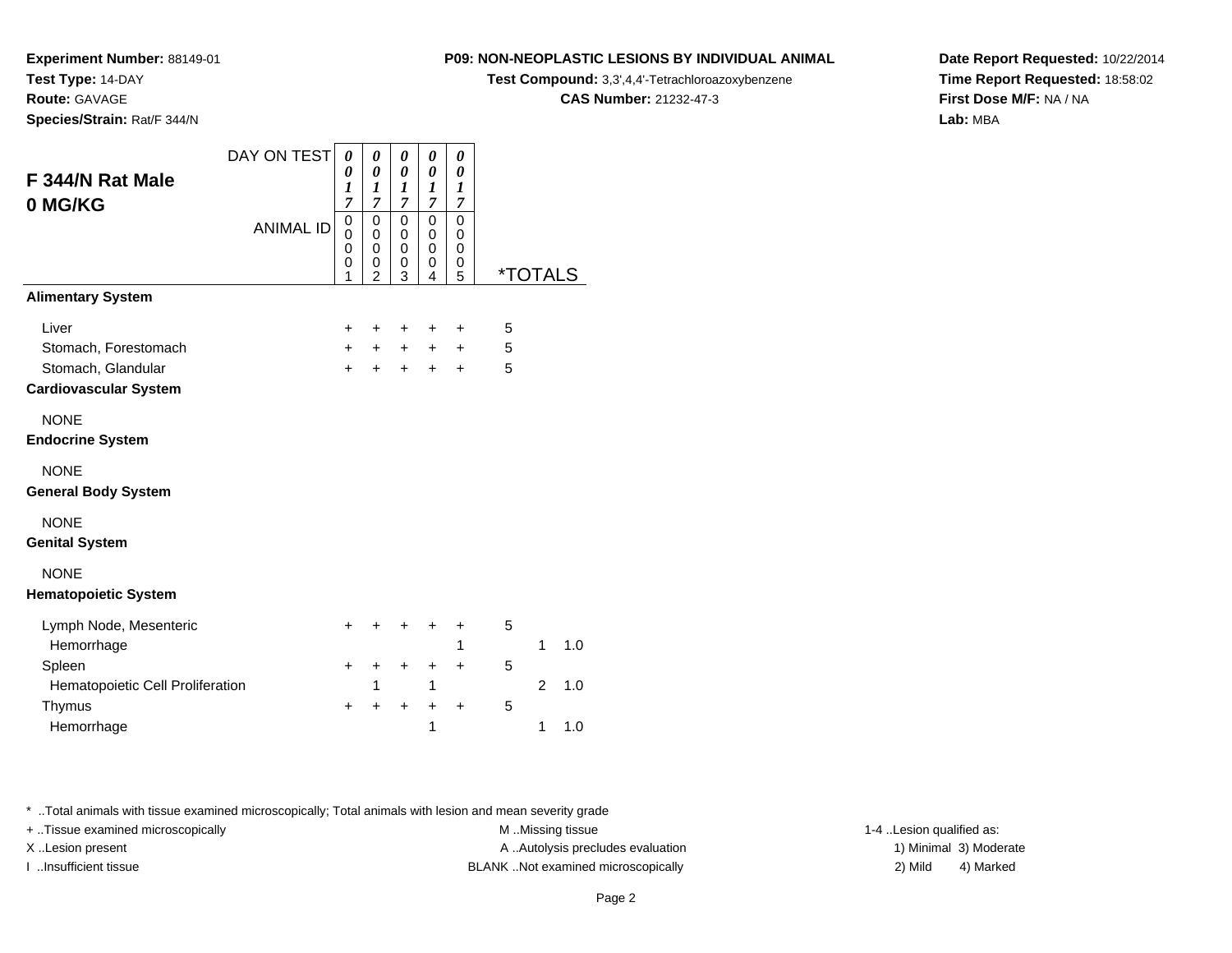**Route:** GAVAGE

**Species/Strain:** Rat/F 344/N

# **P09: NON-NEOPLASTIC LESIONS BY INDIVIDUAL ANIMAL**

**Test Compound:** 3,3',4,4'-Tetrachloroazoxybenzene

**CAS Number:** 21232-47-3

**Date Report Requested:** 10/22/2014**Time Report Requested:** 18:58:02**First Dose M/F:** NA / NA**Lab:** MBA

| F 344/N Rat Male<br>0 MG/KG                | DAY ON TEST<br><b>ANIMAL ID</b> | 0<br>0<br>1<br>7<br>0<br>0<br>0<br>0 | 0<br>0<br>7<br>0<br>0<br>0<br>0<br>າ | 0<br>0<br>1<br>7<br>0<br>0<br>0<br>$\mathbf 0$ | 0<br>0<br>1<br>7<br>0<br>0<br>0<br>$\mathbf 0$ | 0<br>0<br>7<br>0<br>0<br>0<br>0 | <i><b>*TOTALS</b></i> |
|--------------------------------------------|---------------------------------|--------------------------------------|--------------------------------------|------------------------------------------------|------------------------------------------------|---------------------------------|-----------------------|
| <b>Integumentary System</b><br><b>NONE</b> |                                 |                                      |                                      |                                                |                                                |                                 |                       |
| Museulaskalatal Cystam                     |                                 |                                      |                                      | 3                                              | 4                                              | 5                               |                       |

**Musculoskeletal System**

NONE

**Nervous System**

NONE

**Respiratory System**

NONE

**Special Senses System**

NONE

### **Urinary System**

| Kidney               |  | + + + + + |  |  |               |
|----------------------|--|-----------|--|--|---------------|
| Nephropathy, Chronic |  |           |  |  | $1 \quad 1.0$ |

\* ..Total animals with tissue examined microscopically; Total animals with lesion and mean severity grade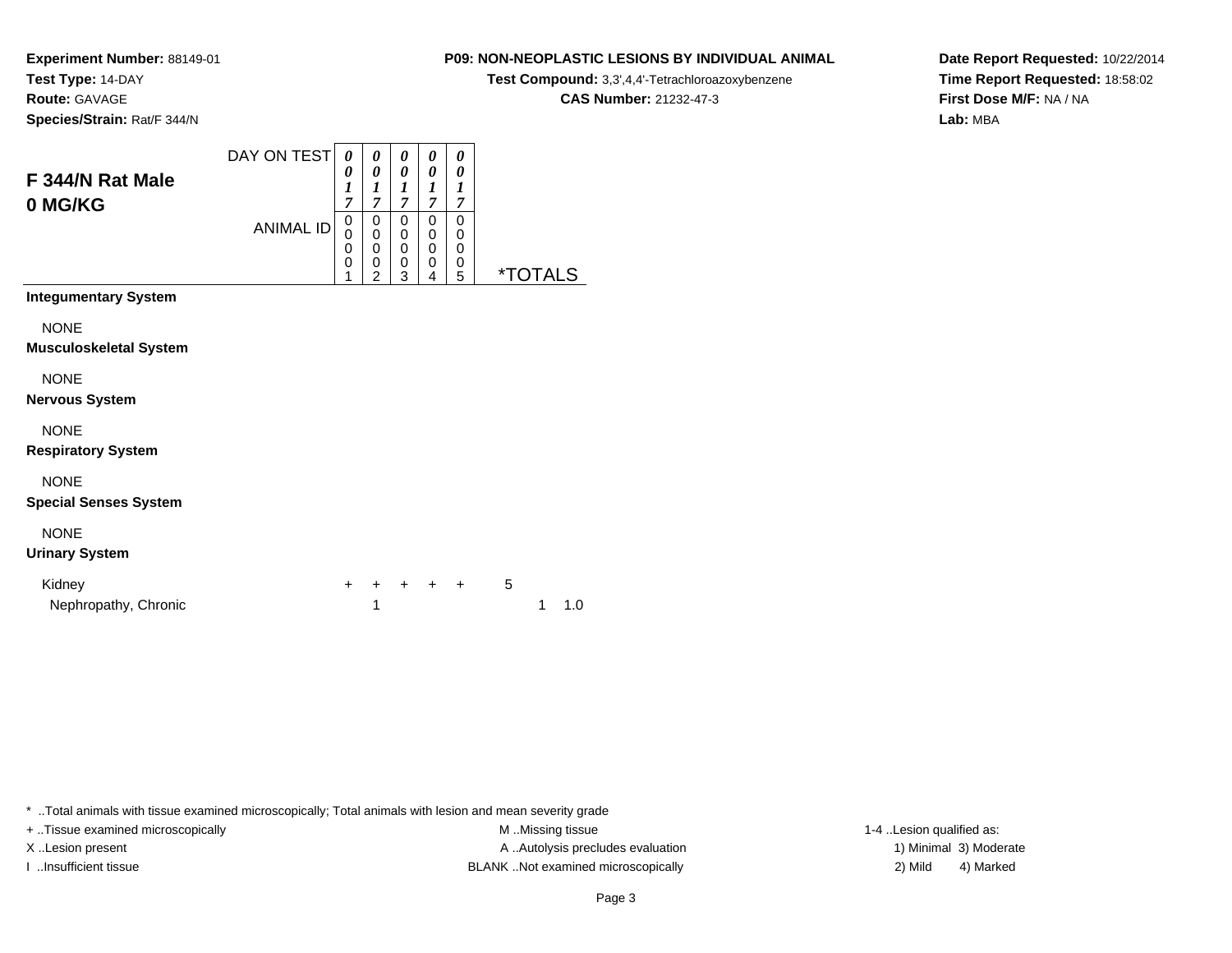**Route:** GAVAGE

**Species/Strain:** Rat/F 344/N

# **P09: NON-NEOPLASTIC LESIONS BY INDIVIDUAL ANIMAL**

**Test Compound:** 3,3',4,4'-Tetrachloroazoxybenzene

**CAS Number:** 21232-47-3

**Date Report Requested:** 10/22/2014**Time Report Requested:** 18:58:02**First Dose M/F:** NA / NA**Lab:** MBA

| DAY ON TEST                        | 0            | 0              | 0                   | 0                          | 0         |   |                       |     |
|------------------------------------|--------------|----------------|---------------------|----------------------------|-----------|---|-----------------------|-----|
| F 344/N Rat Male                   | 0<br>1       | 0<br>1         | $\pmb{\theta}$<br>1 | $\boldsymbol{\theta}$<br>1 | 0<br>1    |   |                       |     |
| <b>MG/KG</b><br>12.5               | 7            | 7              | 7                   | 7                          | 7         |   |                       |     |
| <b>ANIMAL ID</b>                   | 0<br>0       | 0<br>0         | $\mathbf 0$<br>0    | 0<br>0                     | 0<br>0    |   |                       |     |
|                                    | 0<br>0       | 0<br>0         | 0<br>0              | 0<br>0                     | 0<br>1    |   |                       |     |
|                                    | 6            | $\overline{7}$ | 8                   | 9                          | 0         |   | <i><b>*TOTALS</b></i> |     |
| <b>Alimentary System</b>           |              |                |                     |                            |           |   |                       |     |
| Liver                              | $\ddot{}$    | +              | ٠                   | ٠                          | ٠         | 5 |                       |     |
| Hepatocyte, Cytoplasmic Alteration |              | 1              |                     |                            |           |   | 1                     | 1.0 |
| <b>Cardiovascular System</b>       |              |                |                     |                            |           |   |                       |     |
| <b>NONE</b>                        |              |                |                     |                            |           |   |                       |     |
| <b>Endocrine System</b>            |              |                |                     |                            |           |   |                       |     |
| <b>NONE</b>                        |              |                |                     |                            |           |   |                       |     |
| <b>General Body System</b>         |              |                |                     |                            |           |   |                       |     |
| <b>NONE</b>                        |              |                |                     |                            |           |   |                       |     |
| <b>Genital System</b>              |              |                |                     |                            |           |   |                       |     |
| <b>NONE</b>                        |              |                |                     |                            |           |   |                       |     |
| <b>Hematopoietic System</b>        |              |                |                     |                            |           |   |                       |     |
| Spleen                             | +            | +              | +                   | ÷                          | ÷         | 5 |                       |     |
| Hematopoietic Cell Proliferation   | $\mathbf{1}$ | $\mathbf{1}$   | $\mathbf{1}$        | $\mathbf{1}$               | 2         |   | 5                     | 1.2 |
| Thymus                             | $\ddot{}$    | $\ddot{}$      | $+$                 | $\ddot{}$                  | $\ddot{}$ | 5 |                       |     |
| Thymocyte, Atrophy                 | 1            | $\mathbf{1}$   | $\mathbf{1}$        | $\mathbf{1}$               | 2         |   | 5                     | 1.2 |
| <b>Integumentary System</b>        |              |                |                     |                            |           |   |                       |     |
| <b>NONE</b>                        |              |                |                     |                            |           |   |                       |     |

\* ..Total animals with tissue examined microscopically; Total animals with lesion and mean severity grade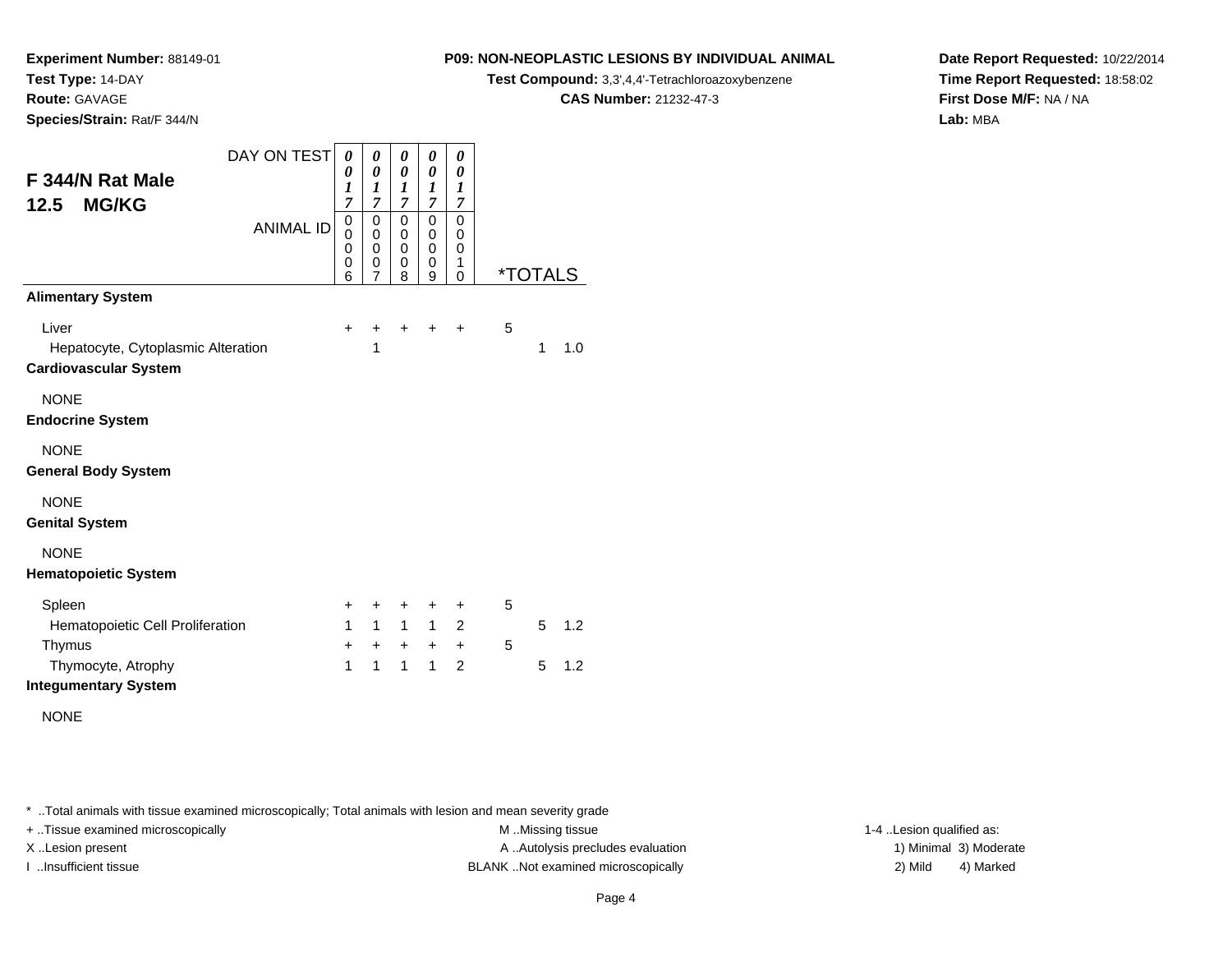**Route:** GAVAGE

**Species/Strain:** Rat/F 344/N

# **P09: NON-NEOPLASTIC LESIONS BY INDIVIDUAL ANIMAL**

**Test Compound:** 3,3',4,4'-Tetrachloroazoxybenzene

**CAS Number:** 21232-47-3

**Date Report Requested:** 10/22/2014**Time Report Requested:** 18:58:02**First Dose M/F:** NA / NA**Lab:** MBA

| F 344/N Rat Male<br><b>MG/KG</b><br>12.5    | DAY ON TEST<br><b>ANIMAL ID</b> | 0<br>0<br>1<br>7<br>0<br>0<br>0<br>0<br>6 | 0<br>0<br>1<br>$\overline{7}$<br>0<br>0<br>0<br>0<br>$\overline{7}$ | 0<br>0<br>1<br>$\overline{7}$<br>0<br>$\mathbf 0$<br>$\mathbf 0$<br>0<br>8 | 0<br>0<br>1<br>7<br>0<br>0<br>0<br>0<br>9 | 0<br>0<br>$\boldsymbol{l}$<br>$\overline{7}$<br>0<br>0<br>$\mathbf 0$<br>1<br>0 |   | <i><b>*TOTALS</b></i> |     |  |
|---------------------------------------------|---------------------------------|-------------------------------------------|---------------------------------------------------------------------|----------------------------------------------------------------------------|-------------------------------------------|---------------------------------------------------------------------------------|---|-----------------------|-----|--|
| <b>Musculoskeletal System</b>               |                                 |                                           |                                                                     |                                                                            |                                           |                                                                                 |   |                       |     |  |
| <b>NONE</b><br><b>Nervous System</b>        |                                 |                                           |                                                                     |                                                                            |                                           |                                                                                 |   |                       |     |  |
| <b>NONE</b><br><b>Respiratory System</b>    |                                 |                                           |                                                                     |                                                                            |                                           |                                                                                 |   |                       |     |  |
| <b>NONE</b><br><b>Special Senses System</b> |                                 |                                           |                                                                     |                                                                            |                                           |                                                                                 |   |                       |     |  |
| <b>NONE</b><br><b>Urinary System</b>        |                                 |                                           |                                                                     |                                                                            |                                           |                                                                                 |   |                       |     |  |
| Kidney<br>Nephropathy, Chronic              |                                 | $\ddot{}$<br>1                            | $\pm$<br>1                                                          | $+$<br>1                                                                   | $+$<br>$\mathbf{1}$                       | $+$<br>1                                                                        | 5 | 5                     | 1.0 |  |

\* ..Total animals with tissue examined microscopically; Total animals with lesion and mean severity grade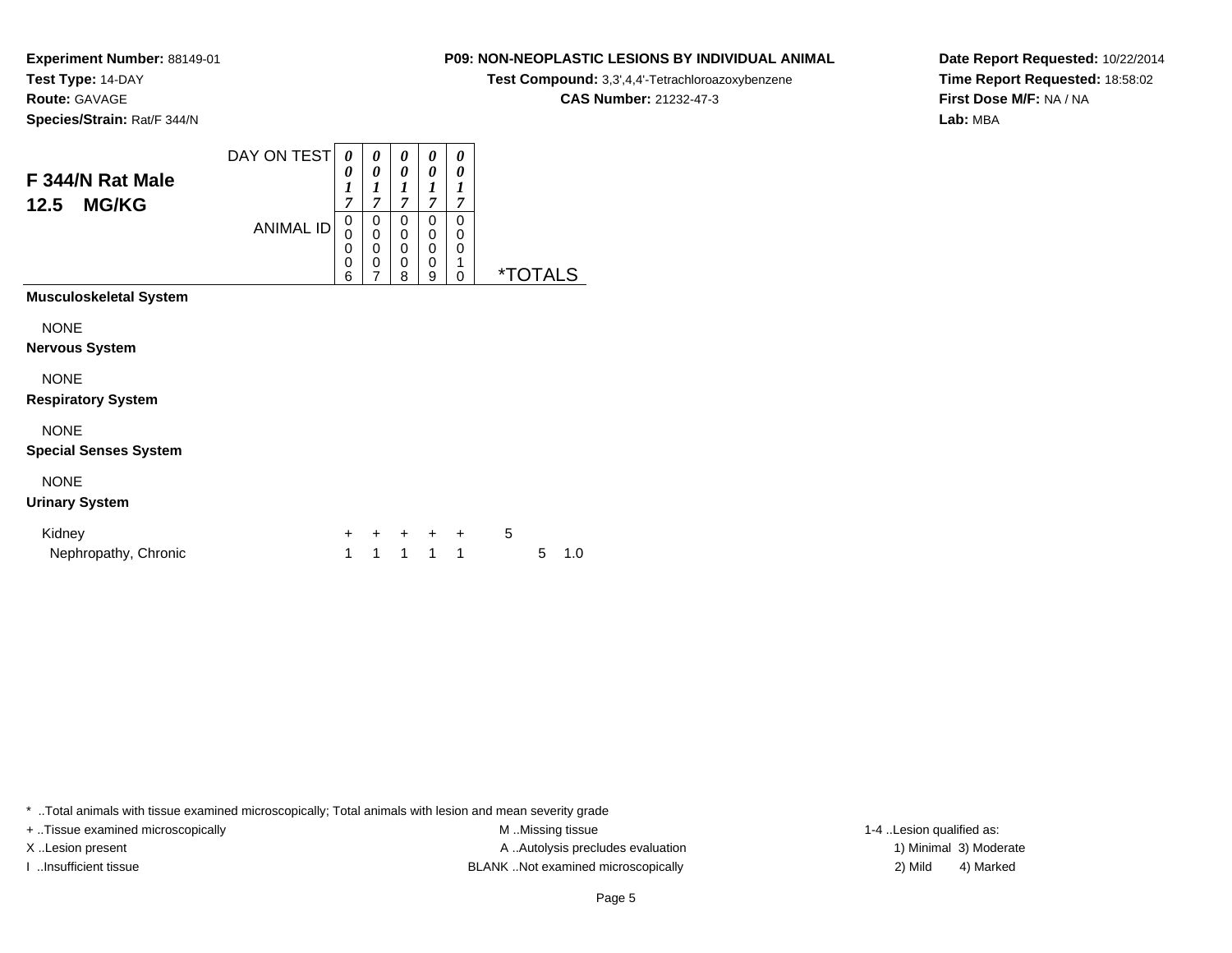**Route:** GAVAGE

**Species/Strain:** Rat/F 344/N

# **P09: NON-NEOPLASTIC LESIONS BY INDIVIDUAL ANIMAL**

**Test Compound:** 3,3',4,4'-Tetrachloroazoxybenzene

**CAS Number:** 21232-47-3

**Date Report Requested:** 10/22/2014**Time Report Requested:** 18:58:02**First Dose M/F:** NA / NA**Lab:** MBA

| DAY ON TEST<br>F 344/N Rat Male                                             | 0<br>0<br>$\boldsymbol{l}$                        | 0<br>0<br>$\boldsymbol{l}$                        | 0<br>0<br>1                                       | 0<br>0<br>1                          | 0<br>0<br>$\boldsymbol{l}$ |   |                       |            |
|-----------------------------------------------------------------------------|---------------------------------------------------|---------------------------------------------------|---------------------------------------------------|--------------------------------------|----------------------------|---|-----------------------|------------|
| 32 MG/KG<br><b>ANIMAL ID</b>                                                | $\overline{7}$<br>0<br>$\mathbf 0$<br>0<br>1<br>1 | 7<br>$\mathbf 0$<br>0<br>0<br>1<br>$\mathfrak{p}$ | $\overline{7}$<br>0<br>$\mathbf 0$<br>0<br>1<br>3 | 7<br>0<br>$\mathbf 0$<br>0<br>1<br>4 | 7<br>0<br>0<br>0<br>1<br>5 |   | <i><b>*TOTALS</b></i> |            |
| <b>Alimentary System</b>                                                    |                                                   |                                                   |                                                   |                                      |                            |   |                       |            |
| Liver<br>Hepatocyte, Cytoplasmic Alteration<br><b>Cardiovascular System</b> | $\ddot{}$                                         | +                                                 | +<br>1                                            | $\ddot{}$                            | $\ddot{}$                  | 5 | $\mathbf{1}$          | 1.0        |
| <b>NONE</b><br><b>Endocrine System</b>                                      |                                                   |                                                   |                                                   |                                      |                            |   |                       |            |
| <b>NONE</b><br><b>General Body System</b>                                   |                                                   |                                                   |                                                   |                                      |                            |   |                       |            |
| <b>NONE</b><br><b>Genital System</b>                                        |                                                   |                                                   |                                                   |                                      |                            |   |                       |            |
| <b>NONE</b><br><b>Hematopoietic System</b>                                  |                                                   |                                                   |                                                   |                                      |                            |   |                       |            |
| Spleen                                                                      | +                                                 | +                                                 | +                                                 | +                                    | $\ddot{}$                  | 5 |                       |            |
| Hematopoietic Cell Proliferation                                            | $\mathcal{P}$                                     | 2                                                 | $\overline{2}$                                    | 1                                    | $\mathbf{1}$               |   | 5                     | 1.6        |
| Thymus<br>Hemorrhage<br>Thymocyte, Atrophy                                  | $+$<br>$\mathbf 1$                                | $+$<br>$\mathbf 1$                                | $+$<br>1<br>$\mathfrak{p}$                        | $+$<br>$\mathbf{1}$                  | $\ddot{}$<br>$\mathbf 1$   | 5 | 1<br>5                | 1.0<br>1.2 |
| <b>Integumentary System</b>                                                 |                                                   |                                                   |                                                   |                                      |                            |   |                       |            |
| <b>NONE</b>                                                                 |                                                   |                                                   |                                                   |                                      |                            |   |                       |            |

\* ..Total animals with tissue examined microscopically; Total animals with lesion and mean severity grade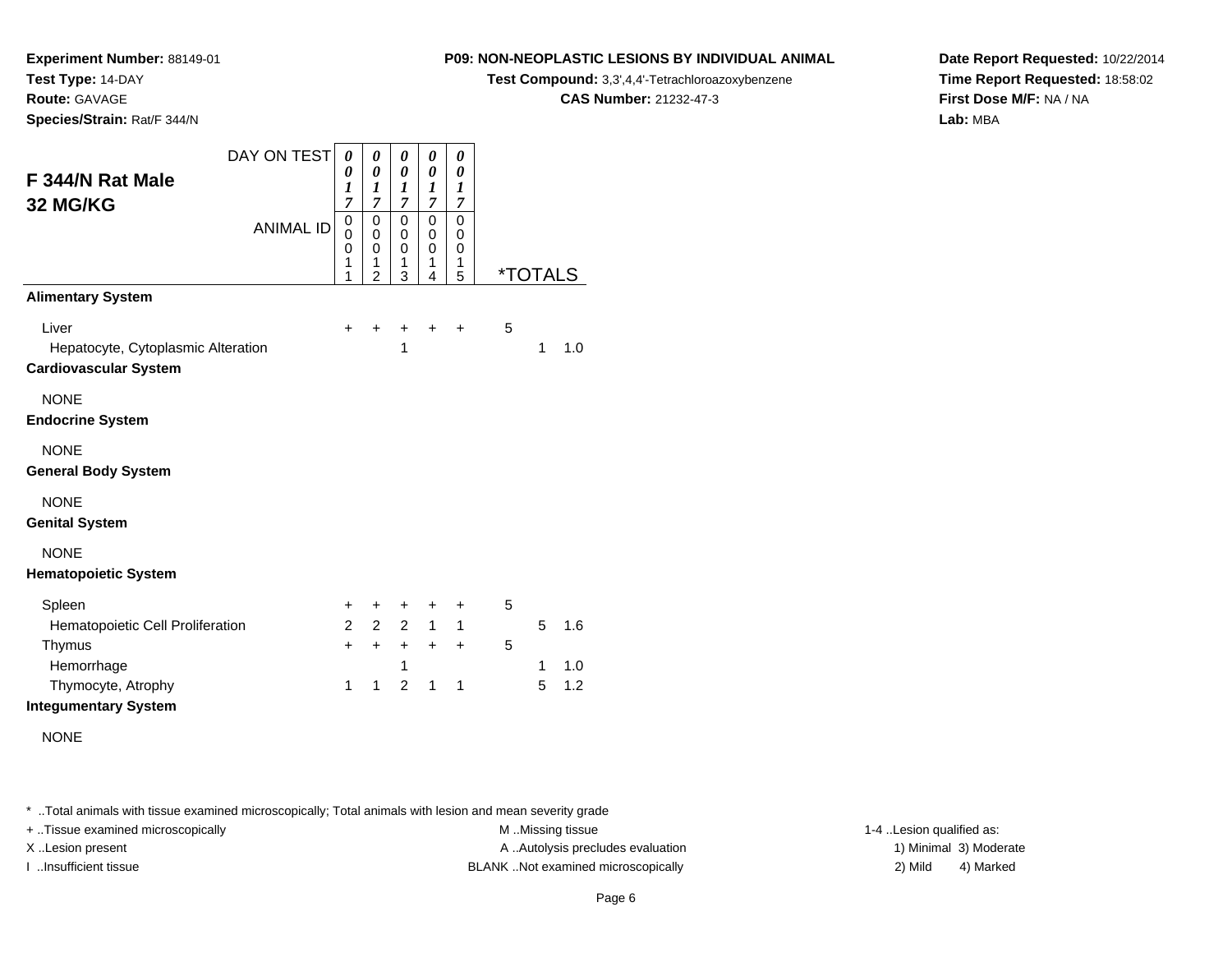**Experiment Number:** 88149-01**Test Type:** 14-DAY**Route:** GAVAGE

**Species/Strain:** Rat/F 344/N

### **P09: NON-NEOPLASTIC LESIONS BY INDIVIDUAL ANIMAL**

**Test Compound:** 3,3',4,4'-Tetrachloroazoxybenzene

**CAS Number:** 21232-47-3

**Date Report Requested:** 10/22/2014**Time Report Requested:** 18:58:02**First Dose M/F:** NA / NA**Lab:** MBA

| F 344/N Rat Male<br>32 MG/KG                | DAY ON TEST<br><b>ANIMAL ID</b> | 0<br>0<br>1<br>7<br>0<br>$\mathbf 0$<br>0<br>1<br>1 | 0<br>0<br>1<br>7<br>0<br>0<br>0<br>1<br>$\overline{2}$ | 0<br>0<br>1<br>7<br>0<br>$\mathbf 0$<br>$\mathbf 0$<br>1<br>3 | 0<br>0<br>1<br>$\overline{7}$<br>0<br>$\mathbf 0$<br>0<br>1<br>4 | 0<br>0<br>1<br>$\overline{7}$<br>0<br>0<br>0<br>1<br>5 |   | <i><b>*TOTALS</b></i> |     |  |
|---------------------------------------------|---------------------------------|-----------------------------------------------------|--------------------------------------------------------|---------------------------------------------------------------|------------------------------------------------------------------|--------------------------------------------------------|---|-----------------------|-----|--|
| <b>Musculoskeletal System</b>               |                                 |                                                     |                                                        |                                                               |                                                                  |                                                        |   |                       |     |  |
| <b>NONE</b><br><b>Nervous System</b>        |                                 |                                                     |                                                        |                                                               |                                                                  |                                                        |   |                       |     |  |
| <b>NONE</b><br><b>Respiratory System</b>    |                                 |                                                     |                                                        |                                                               |                                                                  |                                                        |   |                       |     |  |
| <b>NONE</b><br><b>Special Senses System</b> |                                 |                                                     |                                                        |                                                               |                                                                  |                                                        |   |                       |     |  |
| <b>NONE</b><br><b>Urinary System</b>        |                                 |                                                     |                                                        |                                                               |                                                                  |                                                        |   |                       |     |  |
| Kidney<br>Nephropathy, Chronic              |                                 | +<br>1                                              | $\ddot{}$<br>1                                         | $\ddot{}$<br>1                                                | $+$ $-$<br>1                                                     | $\ddot{}$<br>1                                         | 5 | 5                     | 1.0 |  |

\* ..Total animals with tissue examined microscopically; Total animals with lesion and mean severity grade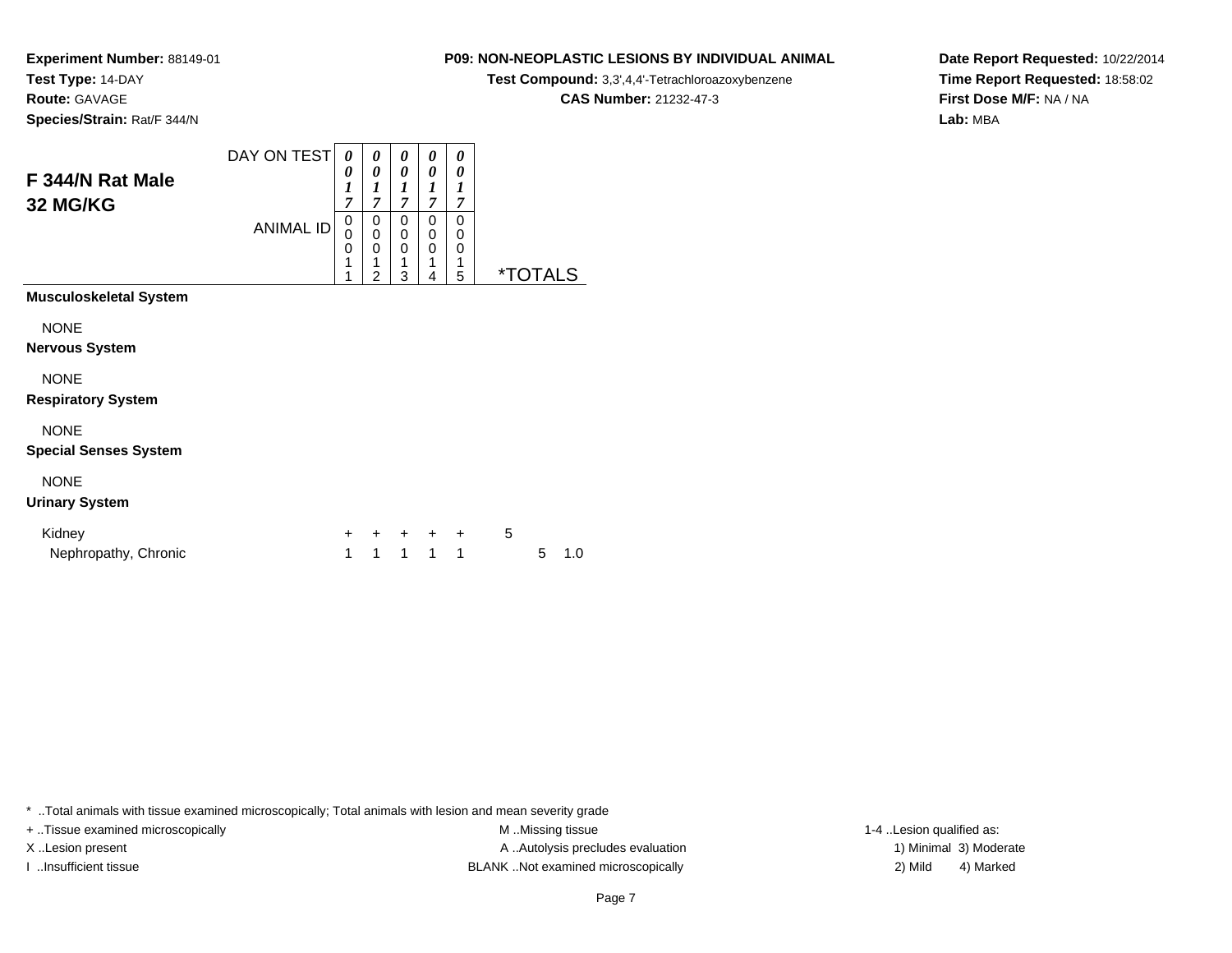**Route:** GAVAGE

**Species/Strain:** Rat/F 344/N

# **P09: NON-NEOPLASTIC LESIONS BY INDIVIDUAL ANIMAL**

**Test Compound:** 3,3',4,4'-Tetrachloroazoxybenzene

**CAS Number:** 21232-47-3

**Date Report Requested:** 10/22/2014**Time Report Requested:** 18:58:02**First Dose M/F:** NA / NA**Lab:** MBA

| DAY ON TEST                        | 0                     | 0                     | 0                     | 0                | 0                   |                       |   |     |
|------------------------------------|-----------------------|-----------------------|-----------------------|------------------|---------------------|-----------------------|---|-----|
| F 344/N Rat Male                   | 0<br>$\boldsymbol{l}$ | 0<br>$\boldsymbol{l}$ | 0<br>$\boldsymbol{l}$ | 0<br>1           | 0<br>1              |                       |   |     |
| 80 MG/KG                           | $\overline{7}$        | $\overline{7}$        | $\overline{7}$        | $\overline{7}$   | $\overline{7}$      |                       |   |     |
| <b>ANIMAL ID</b>                   | $\mathbf 0$<br>0      | $\mathbf 0$<br>0      | $\mathbf 0$<br>0      | $\mathbf 0$<br>0 | 0<br>0              |                       |   |     |
|                                    | 0<br>1                | $\mathbf 0$<br>1      | $\Omega$<br>1         | 0<br>1           | 0<br>$\overline{c}$ |                       |   |     |
|                                    | 6                     | $\overline{7}$        | 8                     | 9                | $\mathbf 0$         | <i><b>*TOTALS</b></i> |   |     |
| <b>Alimentary System</b>           |                       |                       |                       |                  |                     |                       |   |     |
| Liver                              | +                     | +                     | +                     | ÷                | $\ddot{}$           | 5                     |   |     |
| Hematopoietic Cell Proliferation   | 1                     |                       |                       |                  |                     |                       | 1 | 1.0 |
| Hepatocyte, Cytoplasmic Alteration |                       |                       | 1                     | $\mathbf{1}$     | $\overline{2}$      |                       | 3 | 1.3 |
| <b>Cardiovascular System</b>       |                       |                       |                       |                  |                     |                       |   |     |
| <b>NONE</b>                        |                       |                       |                       |                  |                     |                       |   |     |
| <b>Endocrine System</b>            |                       |                       |                       |                  |                     |                       |   |     |
| <b>NONE</b>                        |                       |                       |                       |                  |                     |                       |   |     |
| <b>General Body System</b>         |                       |                       |                       |                  |                     |                       |   |     |
| <b>NONE</b>                        |                       |                       |                       |                  |                     |                       |   |     |
| <b>Genital System</b>              |                       |                       |                       |                  |                     |                       |   |     |
| <b>NONE</b>                        |                       |                       |                       |                  |                     |                       |   |     |
| <b>Hematopoietic System</b>        |                       |                       |                       |                  |                     |                       |   |     |
| Spleen                             | +                     | +                     | +                     | +                | +                   | 5                     |   |     |
| Hematopoietic Cell Proliferation   | $\overline{2}$        | $\overline{2}$        | $2^{\circ}$           | $2^{\circ}$      | $\overline{2}$      |                       | 5 | 2.0 |
| Thymus                             | $\ddot{}$             | $+$                   | $+$                   | $+$              | $+$                 | 5                     |   |     |
| Thymocyte, Atrophy                 | $\mathfrak{p}$        | $\mathbf{1}$          | $\mathcal{P}$         | $\mathcal{P}$    | 2                   |                       | 5 | 1.8 |
| <b>Integumentary System</b>        |                       |                       |                       |                  |                     |                       |   |     |
| <b>NONE</b>                        |                       |                       |                       |                  |                     |                       |   |     |
|                                    |                       |                       |                       |                  |                     |                       |   |     |

\* ..Total animals with tissue examined microscopically; Total animals with lesion and mean severity grade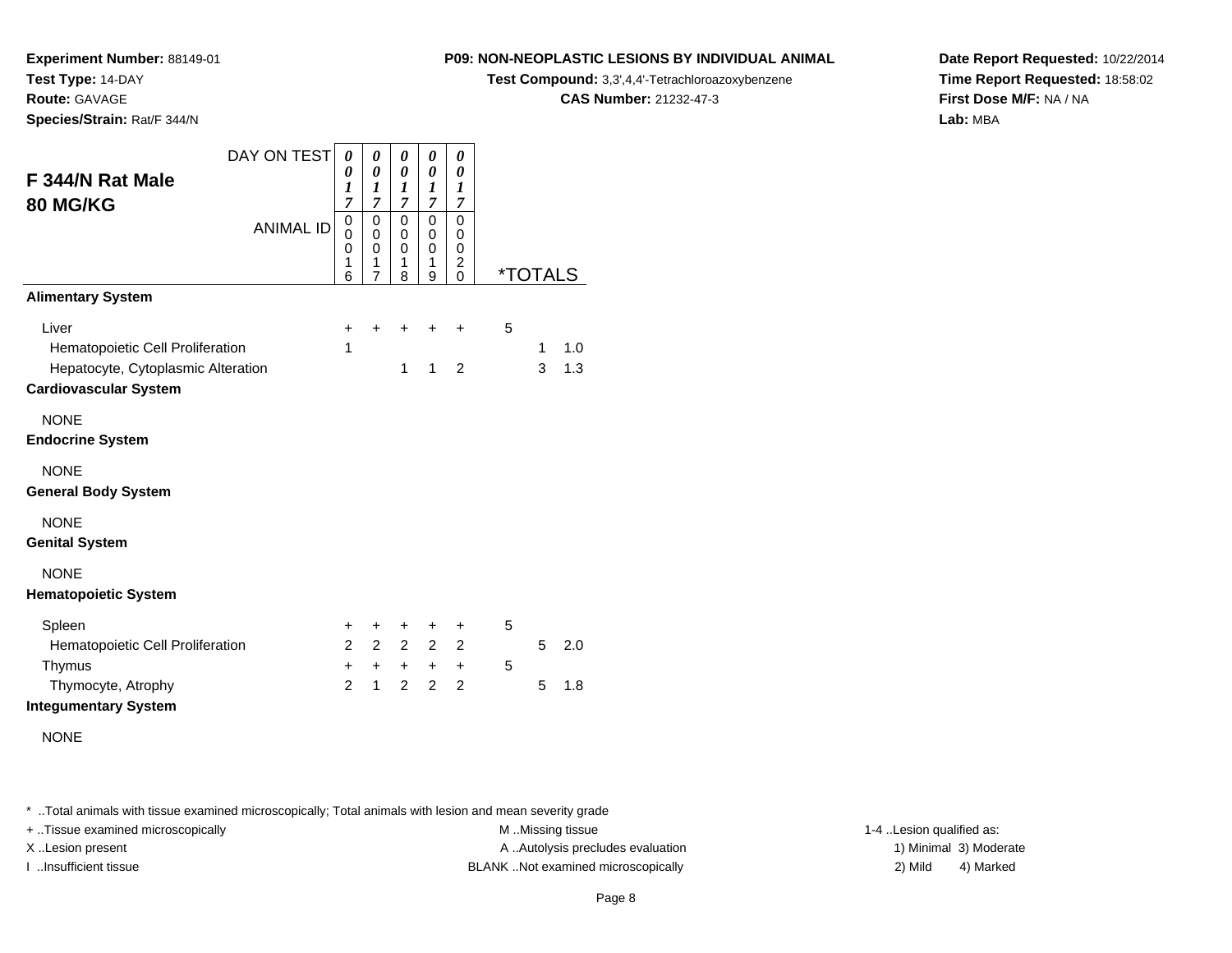**Experiment Number:** 88149-01**Test Type:** 14-DAY**Route:** GAVAGE

**Species/Strain:** Rat/F 344/N

### **P09: NON-NEOPLASTIC LESIONS BY INDIVIDUAL ANIMAL**

**Test Compound:** 3,3',4,4'-Tetrachloroazoxybenzene

**CAS Number:** 21232-47-3

**Date Report Requested:** 10/22/2014**Time Report Requested:** 18:58:02**First Dose M/F:** NA / NA**Lab:** MBA

| F 344/N Rat Male<br><b>80 MG/KG</b>         | DAY ON TEST<br><b>ANIMAL ID</b> | 0<br>0<br>$\boldsymbol{l}$<br>7<br>0<br>$\mathbf 0$<br>0<br>1<br>6 | 0<br>0<br>1<br>$\overline{7}$<br>0<br>0<br>0<br>1<br>$\overline{7}$ | 0<br>0<br>1<br>7<br>0<br>$\mathbf 0$<br>$\mathbf 0$<br>1<br>8 | 0<br>0<br>1<br>7<br>0<br>0<br>0<br>1<br>9 | 0<br>0<br>1<br>7<br>$\Omega$<br>0<br>0<br>$\overline{c}$<br>$\Omega$ |   | <i><b>*TOTALS</b></i> |     |
|---------------------------------------------|---------------------------------|--------------------------------------------------------------------|---------------------------------------------------------------------|---------------------------------------------------------------|-------------------------------------------|----------------------------------------------------------------------|---|-----------------------|-----|
| <b>Musculoskeletal System</b>               |                                 |                                                                    |                                                                     |                                                               |                                           |                                                                      |   |                       |     |
| <b>NONE</b><br><b>Nervous System</b>        |                                 |                                                                    |                                                                     |                                                               |                                           |                                                                      |   |                       |     |
| <b>NONE</b><br><b>Respiratory System</b>    |                                 |                                                                    |                                                                     |                                                               |                                           |                                                                      |   |                       |     |
| <b>NONE</b><br><b>Special Senses System</b> |                                 |                                                                    |                                                                     |                                                               |                                           |                                                                      |   |                       |     |
| <b>NONE</b><br><b>Urinary System</b>        |                                 |                                                                    |                                                                     |                                                               |                                           |                                                                      |   |                       |     |
| Kidney<br>Nephropathy, Chronic              |                                 | $\ddot{}$<br>1                                                     | $\ddot{}$<br>1                                                      | +<br>1                                                        | $+$<br>1                                  | $\ddot{}$<br>$\mathbf{1}$                                            | 5 | 5                     | 1.0 |

\* ..Total animals with tissue examined microscopically; Total animals with lesion and mean severity grade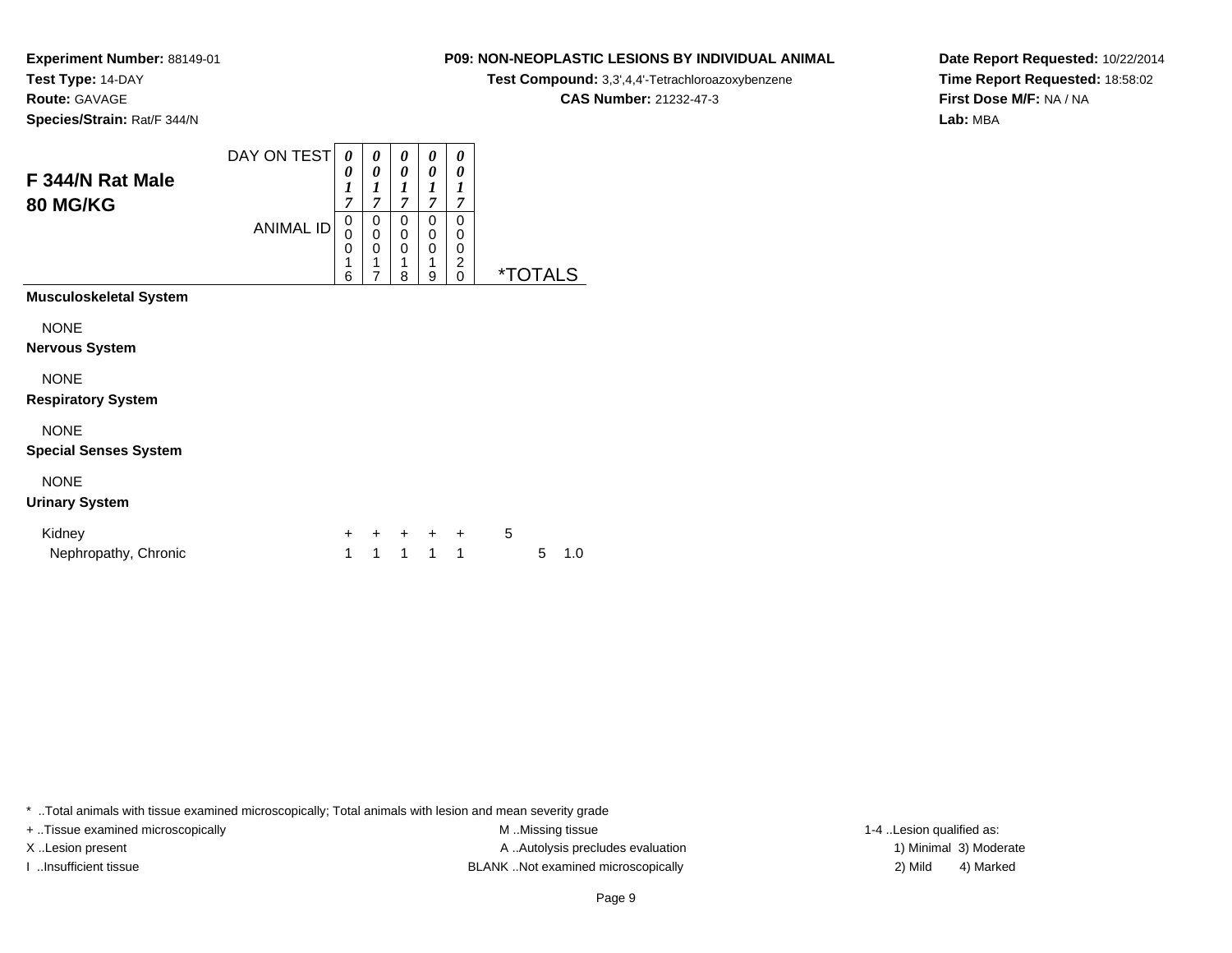**Experiment Number:** 88149-01

**Test Type:** 14-DAY

**Route:** GAVAGE

**Species/Strain:** Rat/F 344/N

# **P09: NON-NEOPLASTIC LESIONS BY INDIVIDUAL ANIMAL**

**Test Compound:** 3,3',4,4'-Tetrachloroazoxybenzene

**CAS Number:** 21232-47-3

**Date Report Requested:** 10/22/2014**Time Report Requested:** 18:58:02**First Dose M/F:** NA / NA**Lab:** MBA

| DAY ON TEST                        | 0                             | 0                            | 0                             | 0              | 0                            |   |                       |     |
|------------------------------------|-------------------------------|------------------------------|-------------------------------|----------------|------------------------------|---|-----------------------|-----|
| F 344/N Rat Male                   | 0<br>$\boldsymbol{l}$         | 0<br>$\boldsymbol{l}$        | 0<br>$\boldsymbol{l}$         | 0<br>1         | 0<br>$\boldsymbol{l}$        |   |                       |     |
| <b>MG/KG</b><br>200                | $\overline{7}$                | $\overline{7}$               | $\overline{7}$                | $\overline{7}$ | 7                            |   |                       |     |
| <b>ANIMAL ID</b>                   | 0<br>$\mathbf 0$              | 0<br>$\mathbf 0$             | 0<br>$\mathbf 0$              | 0<br>0         | 0<br>0                       |   |                       |     |
|                                    | $\mathbf 0$<br>$\overline{c}$ | 0<br>$\overline{\mathbf{c}}$ | $\mathbf 0$<br>$\overline{c}$ | 0<br>2         | 0<br>$\overline{\mathbf{c}}$ |   |                       |     |
|                                    | 1                             | $\overline{2}$               | 3                             | $\overline{4}$ | 5                            |   | <i><b>*TOTALS</b></i> |     |
| <b>Alimentary System</b>           |                               |                              |                               |                |                              |   |                       |     |
| Liver                              | +                             | +                            | $\ddot{}$                     | ÷              | ÷                            | 5 |                       |     |
| Hematopoietic Cell Proliferation   |                               | $\mathbf{1}$                 |                               |                |                              |   | 1                     | 1.0 |
| Hepatocyte, Cytoplasmic Alteration | 1                             | $\mathbf{1}$                 | 2                             |                | 1                            |   | 4                     | 1.3 |
| <b>Cardiovascular System</b>       |                               |                              |                               |                |                              |   |                       |     |
| <b>NONE</b>                        |                               |                              |                               |                |                              |   |                       |     |
| <b>Endocrine System</b>            |                               |                              |                               |                |                              |   |                       |     |
| <b>NONE</b>                        |                               |                              |                               |                |                              |   |                       |     |
| <b>General Body System</b>         |                               |                              |                               |                |                              |   |                       |     |
| <b>NONE</b>                        |                               |                              |                               |                |                              |   |                       |     |
| <b>Genital System</b>              |                               |                              |                               |                |                              |   |                       |     |
| <b>NONE</b>                        |                               |                              |                               |                |                              |   |                       |     |
| <b>Hematopoietic System</b>        |                               |                              |                               |                |                              |   |                       |     |
| Spleen                             | +                             | +                            | +                             | +              | +                            | 5 |                       |     |
| Hematopoietic Cell Proliferation   | $\overline{2}$                | $\overline{2}$               | $\overline{2}$                | $\overline{2}$ | 2                            |   | 5                     | 2.0 |
| Thymus                             | $\ddot{}$                     | $+$                          | $+$                           | $+$            | $\ddot{}$                    | 5 |                       |     |
| Thymocyte, Atrophy                 | 3                             | 2                            | $\overline{2}$                | 3              | 2                            |   | 5                     | 2.4 |
| <b>Integumentary System</b>        |                               |                              |                               |                |                              |   |                       |     |
| <b>NONE</b>                        |                               |                              |                               |                |                              |   |                       |     |
|                                    |                               |                              |                               |                |                              |   |                       |     |

\* ..Total animals with tissue examined microscopically; Total animals with lesion and mean severity grade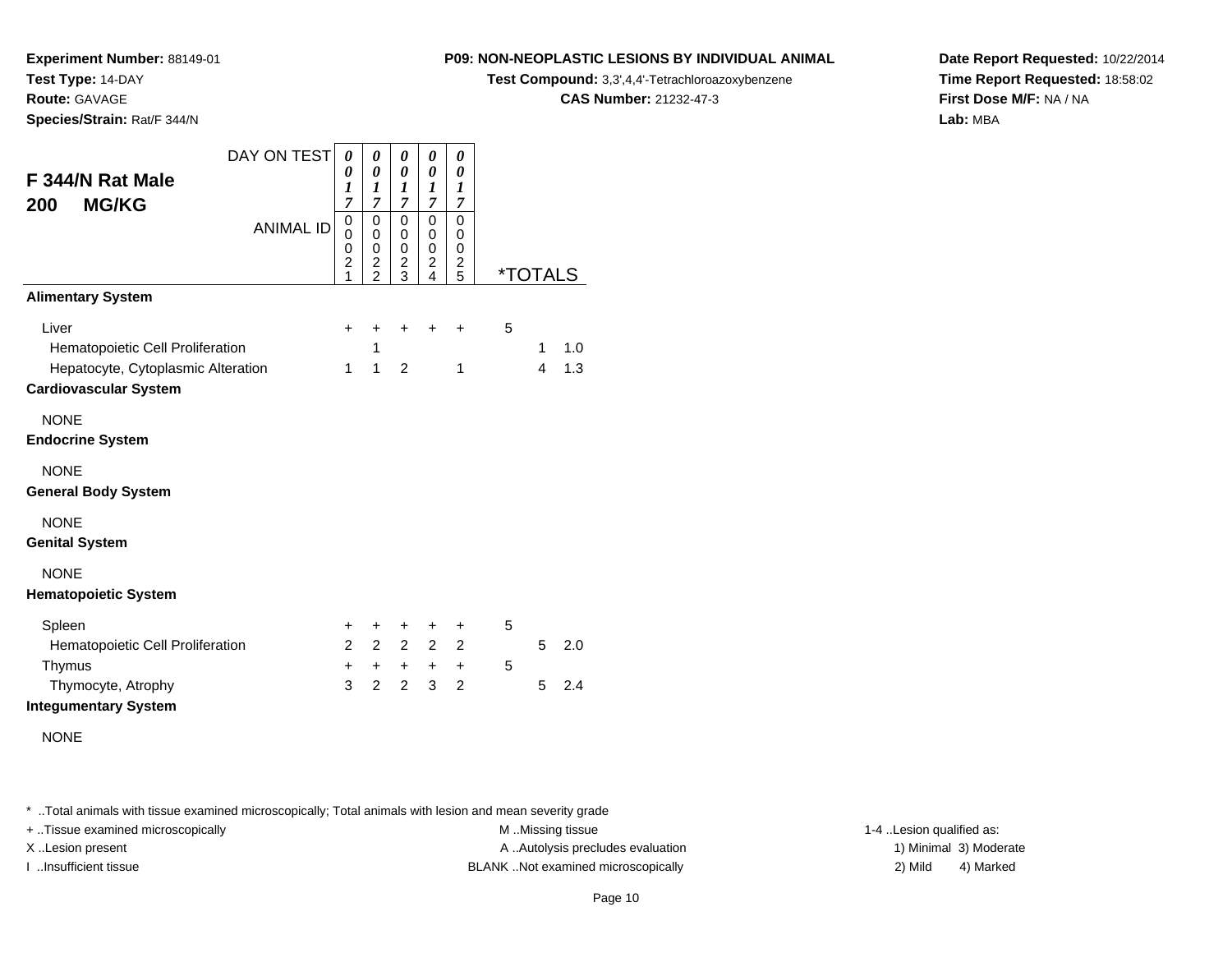**Route:** GAVAGE

**Species/Strain:** Rat/F 344/N

# **P09: NON-NEOPLASTIC LESIONS BY INDIVIDUAL ANIMAL**

**Test Compound:** 3,3',4,4'-Tetrachloroazoxybenzene

**CAS Number:** 21232-47-3

**Date Report Requested:** 10/22/2014**Time Report Requested:** 18:58:02**First Dose M/F:** NA / NA**Lab:** MBA

| F 344/N Rat Male<br><b>MG/KG</b><br>200     | DAY ON TEST<br><b>ANIMAL ID</b> | 0<br>0<br>$\boldsymbol{l}$<br>7<br>0<br>0<br>0<br>$\overline{c}$<br>1 | 0<br>$\boldsymbol{\theta}$<br>$\boldsymbol{l}$<br>7<br>0<br>$\mathbf 0$<br>$\mathbf 0$<br>$\frac{2}{2}$ | 0<br>0<br>1<br>$\overline{7}$<br>0<br>$\mathbf 0$<br>0<br>$\frac{2}{3}$ | 0<br>0<br>1<br>$\overline{7}$<br>0<br>0<br>0<br>$\overline{\mathbf{c}}$<br>4 | 0<br>0<br>1<br>7<br>$\mathbf{0}$<br>$\mathbf 0$<br>0<br>$\frac{2}{5}$ |   | <i><b>*TOTALS</b></i> |     |
|---------------------------------------------|---------------------------------|-----------------------------------------------------------------------|---------------------------------------------------------------------------------------------------------|-------------------------------------------------------------------------|------------------------------------------------------------------------------|-----------------------------------------------------------------------|---|-----------------------|-----|
| <b>Musculoskeletal System</b>               |                                 |                                                                       |                                                                                                         |                                                                         |                                                                              |                                                                       |   |                       |     |
| <b>NONE</b><br><b>Nervous System</b>        |                                 |                                                                       |                                                                                                         |                                                                         |                                                                              |                                                                       |   |                       |     |
| <b>NONE</b><br><b>Respiratory System</b>    |                                 |                                                                       |                                                                                                         |                                                                         |                                                                              |                                                                       |   |                       |     |
| <b>NONE</b><br><b>Special Senses System</b> |                                 |                                                                       |                                                                                                         |                                                                         |                                                                              |                                                                       |   |                       |     |
| <b>NONE</b><br><b>Urinary System</b>        |                                 |                                                                       |                                                                                                         |                                                                         |                                                                              |                                                                       |   |                       |     |
| Kidney                                      |                                 | $\ddot{}$                                                             | +                                                                                                       |                                                                         | $\ddot{}$                                                                    | $\ddot{}$                                                             | 5 |                       |     |
| Hemorrhage, Focal                           |                                 |                                                                       |                                                                                                         |                                                                         |                                                                              | 1                                                                     |   | 1                     | 1.0 |
| Nephropathy, Chronic                        |                                 | 1                                                                     | 1                                                                                                       | 1                                                                       | 1                                                                            | 1                                                                     |   | 5                     | 1.0 |

\* ..Total animals with tissue examined microscopically; Total animals with lesion and mean severity grade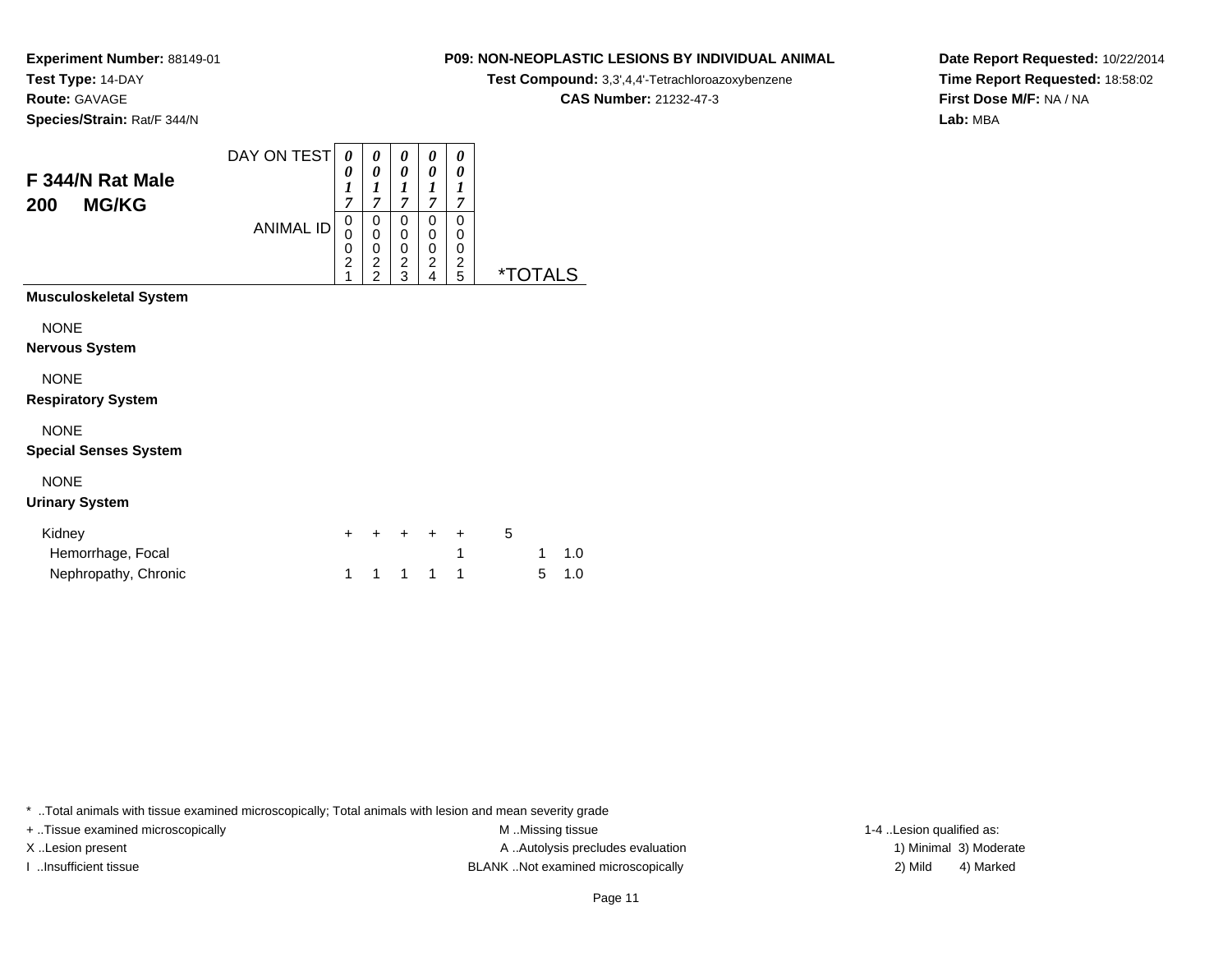**Route:** GAVAGE

**Species/Strain:** Rat/F 344/N

**P09: NON-NEOPLASTIC LESIONS BY INDIVIDUAL ANIMAL**

**Test Compound:** 3,3',4,4'-Tetrachloroazoxybenzene

**CAS Number:** 21232-47-3

**Date Report Requested:** 10/22/2014**Time Report Requested:** 18:58:02**First Dose M/F:** NA / NA**Lab:** MBA

| DAY ON TEST                        | 0                   | 0                   | 0                   | 0                   | 0              |   |   |                       |
|------------------------------------|---------------------|---------------------|---------------------|---------------------|----------------|---|---|-----------------------|
| F 344/N Rat Male                   | 0<br>1              | 0<br>1              | 0<br>1              | 0<br>1              | 0<br>1         |   |   |                       |
| <b>MG/KG</b><br>500                | $\overline{7}$      | 7                   | 7<br>$\mathbf 0$    | 7                   | 7<br>0         |   |   |                       |
| <b>ANIMAL ID</b>                   | 0<br>0              | 0<br>0              | 0                   | 0<br>0              | 0              |   |   |                       |
|                                    | 0<br>$\overline{c}$ | 0<br>$\overline{c}$ | 0<br>$\overline{c}$ | 0<br>$\overline{c}$ | 0<br>3         |   |   |                       |
|                                    | 6                   | $\overline{7}$      | 8                   | 9                   | 0              |   |   | <i><b>*TOTALS</b></i> |
| <b>Alimentary System</b>           |                     |                     |                     |                     |                |   |   |                       |
| Liver                              | +                   | +                   | +                   | +                   | $\ddot{}$      | 5 |   |                       |
| Hepatocyte, Cytoplasmic Alteration | $\mathcal{P}$       | 2                   | $\overline{2}$      | $\overline{2}$      | $\overline{2}$ |   | 5 | 2.0                   |
| Stomach, Forestomach               | $+$                 | $+$                 | $+$                 | $+$                 | $\ddot{}$      | 5 |   |                       |
| Stomach, Glandular                 | $+$                 | $\ddot{}$           | $\ddot{}$           | $\ddot{}$           | $\ddot{}$      | 5 |   |                       |
| <b>Cardiovascular System</b>       |                     |                     |                     |                     |                |   |   |                       |
| <b>NONE</b>                        |                     |                     |                     |                     |                |   |   |                       |
| <b>Endocrine System</b>            |                     |                     |                     |                     |                |   |   |                       |
| <b>NONE</b>                        |                     |                     |                     |                     |                |   |   |                       |
| <b>General Body System</b>         |                     |                     |                     |                     |                |   |   |                       |
| <b>NONE</b>                        |                     |                     |                     |                     |                |   |   |                       |
| <b>Genital System</b>              |                     |                     |                     |                     |                |   |   |                       |
| <b>NONE</b>                        |                     |                     |                     |                     |                |   |   |                       |
| <b>Hematopoietic System</b>        |                     |                     |                     |                     |                |   |   |                       |
| Lymph Node, Mesenteric             | $\pm$               | +                   | +                   | +                   | +              | 5 |   |                       |
| Spleen                             | $\ddot{}$           | $+$                 | $\ddot{}$           | $\ddot{}$           | +              | 5 |   |                       |
| Hematopoietic Cell Proliferation   | $\overline{2}$      | $\overline{2}$      | $\mathbf{1}$        | $\overline{2}$      | 1              |   | 5 | 1.6                   |
| Thymus                             | $\ddot{}$           | $\ddot{}$           | $\ddot{}$           | $\ddot{}$           | $\ddot{}$      | 5 |   |                       |
| Thymocyte, Atrophy                 | 3                   | 3                   | 2                   | 3                   | 3              |   | 5 | 2.8                   |

\* ..Total animals with tissue examined microscopically; Total animals with lesion and mean severity grade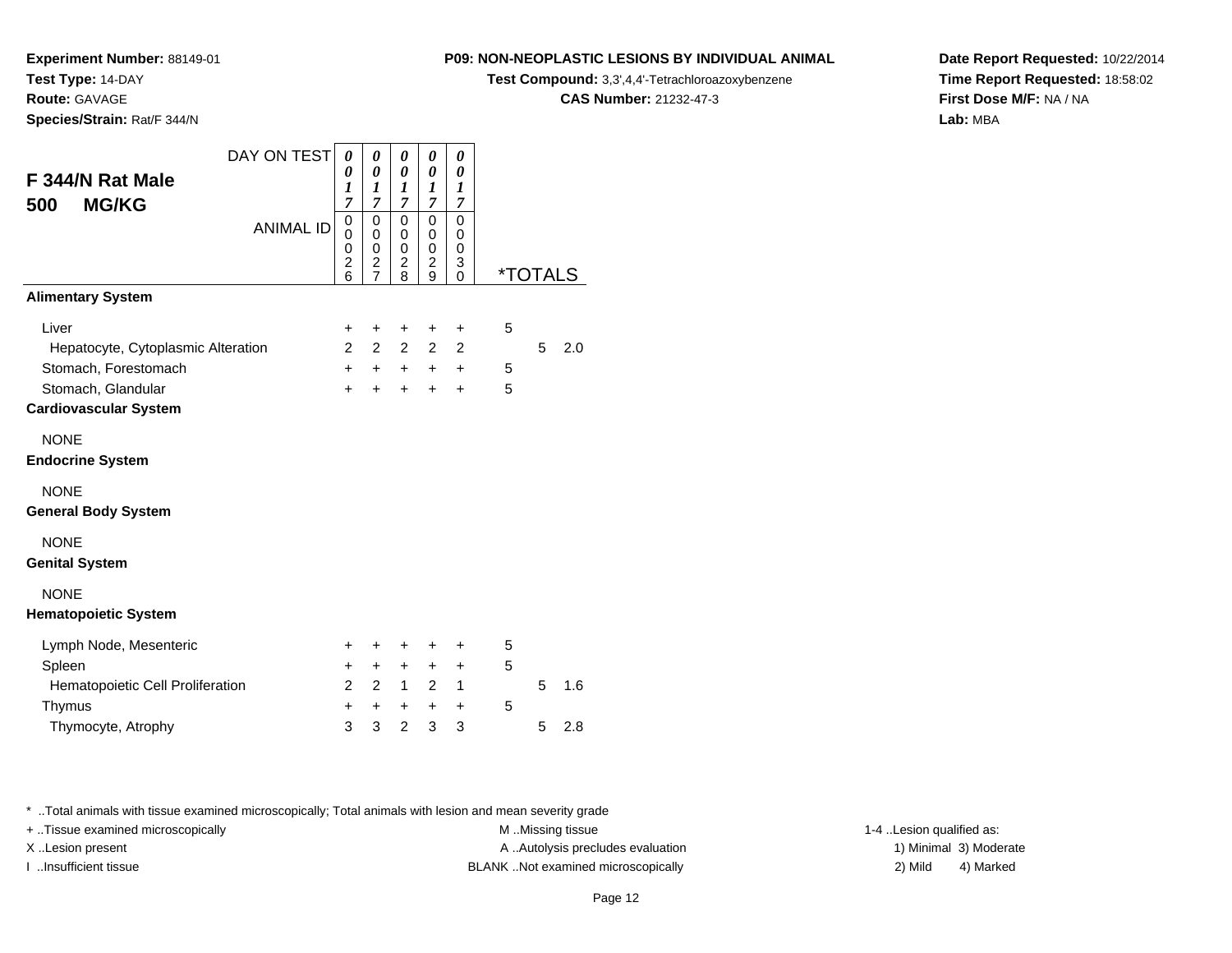**Route:** GAVAGE

**Species/Strain:** Rat/F 344/N

# **P09: NON-NEOPLASTIC LESIONS BY INDIVIDUAL ANIMAL**

**Test Compound:** 3,3',4,4'-Tetrachloroazoxybenzene

**CAS Number:** 21232-47-3

**Date Report Requested:** 10/22/2014**Time Report Requested:** 18:58:02**First Dose M/F:** NA / NA**Lab:** MBA

| F 344/N Rat Male<br><b>MG/KG</b><br>500      | DAY ON TEST<br><b>ANIMAL ID</b> | 0<br>0<br>$\boldsymbol{l}$<br>7<br>$\pmb{0}$<br>0<br>0 | 0<br>$\boldsymbol{\theta}$<br>$\boldsymbol{l}$<br>$\overline{7}$<br>0<br>$\pmb{0}$<br>$\pmb{0}$ | 0<br>$\pmb{\theta}$<br>$\boldsymbol{l}$<br>$\overline{7}$<br>0<br>$\,0\,$<br>$\pmb{0}$ | 0<br>$\boldsymbol{\theta}$<br>$\boldsymbol{l}$<br>$\overline{7}$<br>0<br>$\pmb{0}$<br>$\pmb{0}$ | 0<br>$\boldsymbol{\theta}$<br>$\boldsymbol{l}$<br>$\overline{7}$<br>0<br>0<br>0 |                                                      |
|----------------------------------------------|---------------------------------|--------------------------------------------------------|-------------------------------------------------------------------------------------------------|----------------------------------------------------------------------------------------|-------------------------------------------------------------------------------------------------|---------------------------------------------------------------------------------|------------------------------------------------------|
|                                              |                                 | $\boldsymbol{2}$<br>6                                  | $\frac{2}{7}$                                                                                   | $\boldsymbol{2}$<br>8                                                                  | $\boldsymbol{2}$<br>9                                                                           | $\ensuremath{\mathsf{3}}$<br>$\mathbf 0$                                        | <i><b>*TOTALS</b></i>                                |
| <b>Integumentary System</b>                  |                                 |                                                        |                                                                                                 |                                                                                        |                                                                                                 |                                                                                 |                                                      |
| <b>NONE</b><br><b>Musculoskeletal System</b> |                                 |                                                        |                                                                                                 |                                                                                        |                                                                                                 |                                                                                 |                                                      |
| <b>NONE</b><br><b>Nervous System</b>         |                                 |                                                        |                                                                                                 |                                                                                        |                                                                                                 |                                                                                 |                                                      |
| <b>NONE</b><br><b>Respiratory System</b>     |                                 |                                                        |                                                                                                 |                                                                                        |                                                                                                 |                                                                                 |                                                      |
| <b>NONE</b><br><b>Special Senses System</b>  |                                 |                                                        |                                                                                                 |                                                                                        |                                                                                                 |                                                                                 |                                                      |
| <b>NONE</b><br><b>Urinary System</b>         |                                 |                                                        |                                                                                                 |                                                                                        |                                                                                                 |                                                                                 |                                                      |
| Kidney<br>Nephropathy, Chronic               |                                 | $\ddot{}$<br>1                                         | +<br>$\mathbf{1}$                                                                               | $+$<br>$\mathbf{1}$                                                                    | $+$ $+$<br>$\mathbf{1}$                                                                         |                                                                                 | 5<br>$\overline{4}$<br>1.0<br>***END OF MALE DATA*** |

\* ..Total animals with tissue examined microscopically; Total animals with lesion and mean severity grade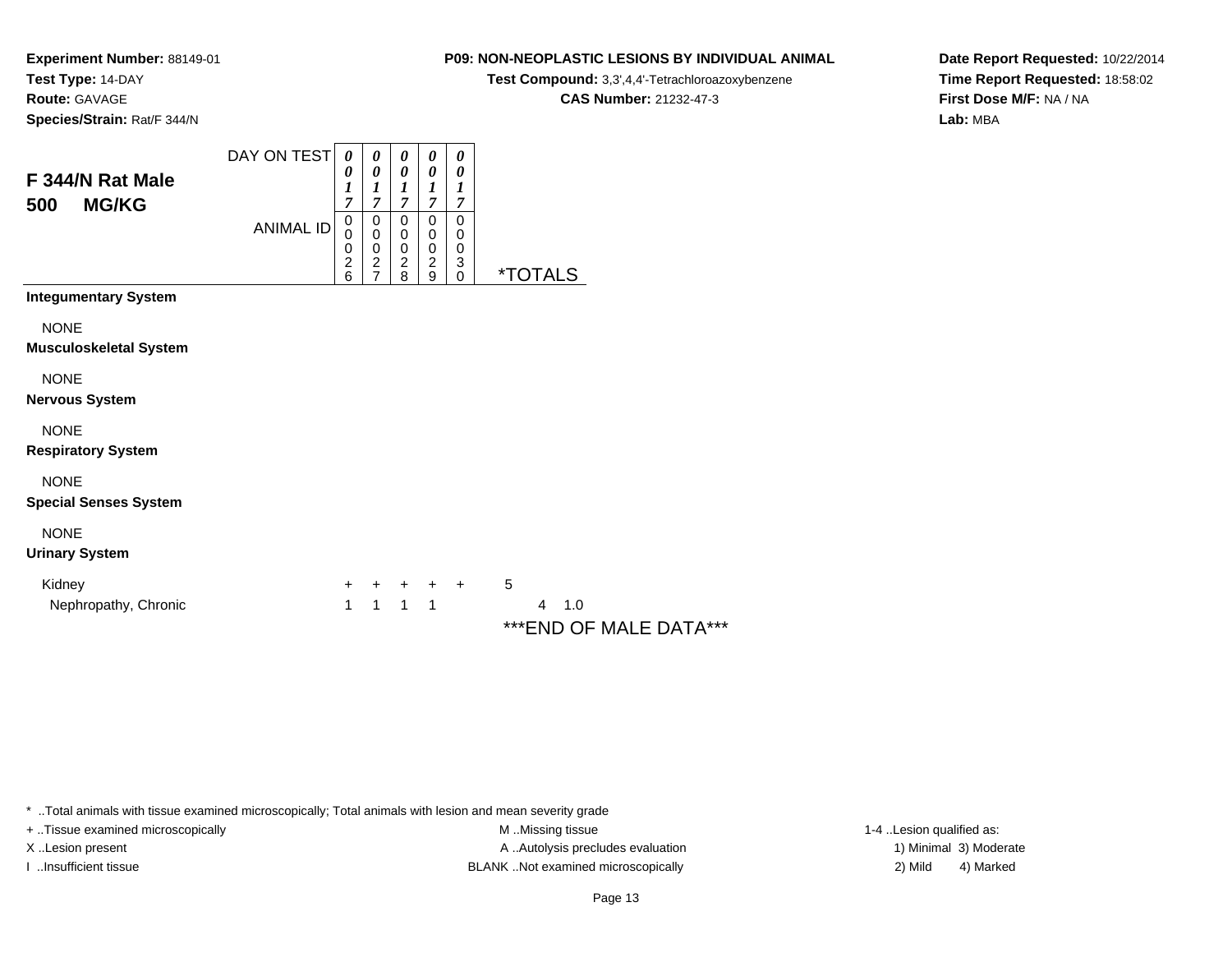**Route:** GAVAGE

**Species/Strain:** Rat/F 344/N

# **P09: NON-NEOPLASTIC LESIONS BY INDIVIDUAL ANIMAL**

**Test Compound:** 3,3',4,4'-Tetrachloroazoxybenzene

**CAS Number:** 21232-47-3

**Date Report Requested:** 10/22/2014**Time Report Requested:** 18:58:02**First Dose M/F:** NA / NA**Lab:** MBA

| F 344/N Rat Female<br>0 MG/KG              | DAY ON TEST<br><b>ANIMAL ID</b> | 0<br>0<br>1<br>$\overline{7}$<br>0<br>$\Omega$<br>$\mathbf 0$<br>3<br>1 | 0<br>$\boldsymbol{\theta}$<br>$\boldsymbol{l}$<br>$\overline{7}$<br>0<br>$\mathbf 0$<br>0<br>$\ensuremath{\mathsf{3}}$<br>$\overline{2}$ | 0<br>0<br>1<br>$\overline{7}$<br>0<br>0<br>0<br>3<br>3 | 0<br>$\pmb{\theta}$<br>$\boldsymbol{l}$<br>$\overline{7}$<br>0<br>0<br>0<br>3<br>4 | 0<br>0<br>1<br>$\overline{7}$<br>0<br>0<br>$\mathbf 0$<br>3<br>5 | <i><b>*TOTALS</b></i> |
|--------------------------------------------|---------------------------------|-------------------------------------------------------------------------|------------------------------------------------------------------------------------------------------------------------------------------|--------------------------------------------------------|------------------------------------------------------------------------------------|------------------------------------------------------------------|-----------------------|
| <b>Alimentary System</b>                   |                                 |                                                                         |                                                                                                                                          |                                                        |                                                                                    |                                                                  |                       |
| Liver                                      |                                 | +                                                                       | +                                                                                                                                        | +                                                      | +                                                                                  | +                                                                | 5                     |
| Stomach, Forestomach                       |                                 | $\ddot{}$                                                               | $\ddot{}$                                                                                                                                | $+$                                                    | $\ddot{}$                                                                          | $\pm$                                                            | 5                     |
| Stomach, Glandular                         |                                 | $\ddot{}$                                                               | $\ddot{}$                                                                                                                                | $+$                                                    | $\ddot{}$                                                                          | $\ddot{}$                                                        | 5                     |
| <b>Cardiovascular System</b>               |                                 |                                                                         |                                                                                                                                          |                                                        |                                                                                    |                                                                  |                       |
| <b>NONE</b><br><b>Endocrine System</b>     |                                 |                                                                         |                                                                                                                                          |                                                        |                                                                                    |                                                                  |                       |
| <b>NONE</b><br><b>General Body System</b>  |                                 |                                                                         |                                                                                                                                          |                                                        |                                                                                    |                                                                  |                       |
| <b>NONE</b><br><b>Genital System</b>       |                                 |                                                                         |                                                                                                                                          |                                                        |                                                                                    |                                                                  |                       |
| <b>NONE</b><br><b>Hematopoietic System</b> |                                 |                                                                         |                                                                                                                                          |                                                        |                                                                                    |                                                                  |                       |
| Lymph Node, Mesenteric                     |                                 | +                                                                       | +                                                                                                                                        | ÷                                                      | +                                                                                  | ÷                                                                | 5                     |
| Spleen                                     |                                 | $\ddot{}$                                                               | $\ddot{}$                                                                                                                                | $+$                                                    | $+$                                                                                | $+$                                                              | 5                     |
| Thymus                                     |                                 | $\ddot{}$                                                               | $\ddot{}$                                                                                                                                | $\ddot{}$                                              | $\ddot{}$                                                                          | $\pm$                                                            | 5                     |
| Hemorrhage<br><b>Integumentary System</b>  |                                 |                                                                         |                                                                                                                                          |                                                        | 1                                                                                  |                                                                  | 1<br>1.0              |
| <b>NONE</b>                                |                                 |                                                                         |                                                                                                                                          |                                                        |                                                                                    |                                                                  |                       |

\* ..Total animals with tissue examined microscopically; Total animals with lesion and mean severity grade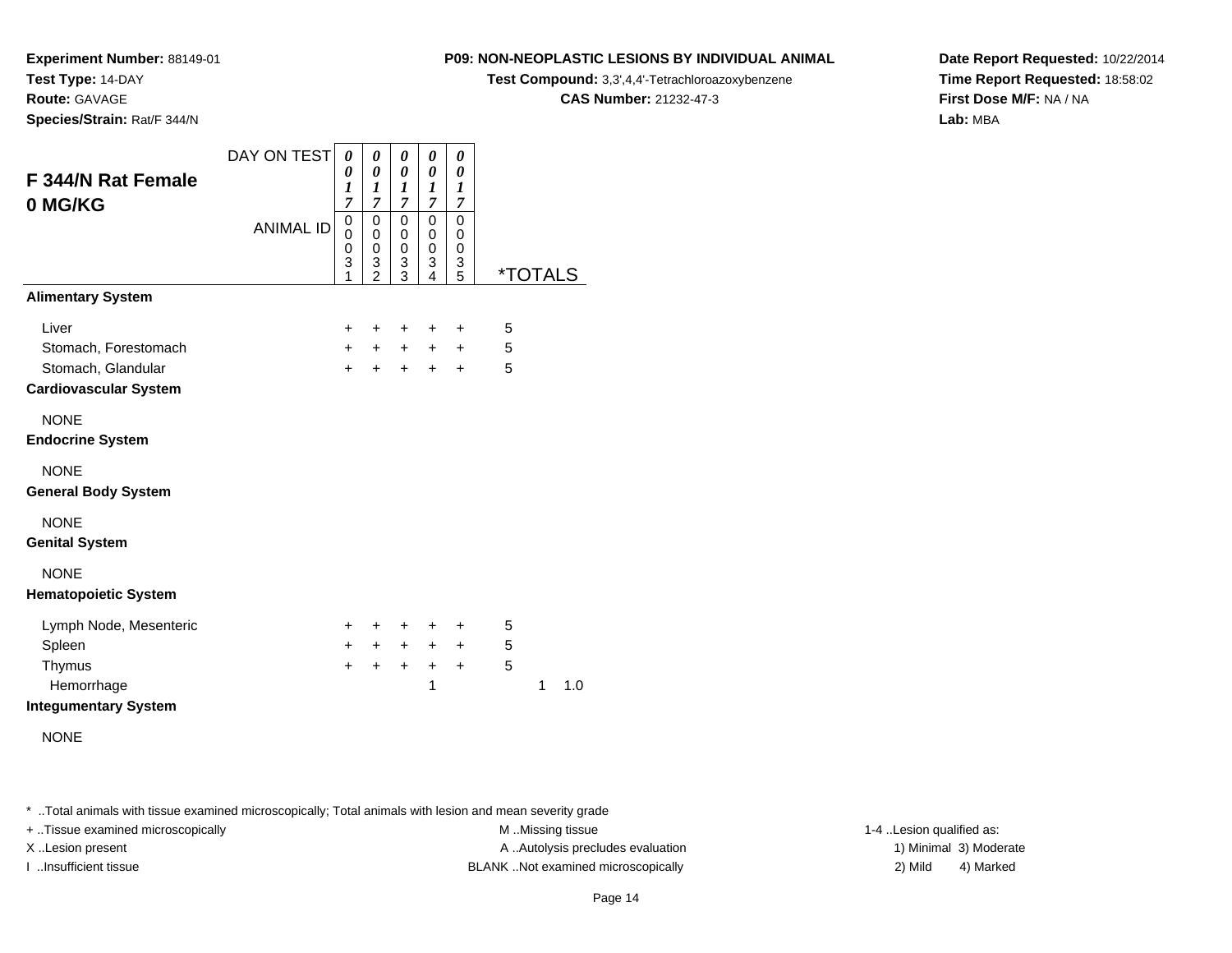**Route:** GAVAGE

**Species/Strain:** Rat/F 344/N

# **P09: NON-NEOPLASTIC LESIONS BY INDIVIDUAL ANIMAL**

**Test Compound:** 3,3',4,4'-Tetrachloroazoxybenzene

**CAS Number:** 21232-47-3

**Date Report Requested:** 10/22/2014**Time Report Requested:** 18:58:02**First Dose M/F:** NA / NA**Lab:** MBA

| <b>F344/N Rat Female</b><br>0 MG/KG         | DAY ON TEST      | 0<br>0<br>1<br>7 | 0<br>0<br>1<br>7                   | 0<br>0<br>1<br>7      | 0<br>0<br>1<br>$\overline{7}$ | 0<br>0<br>1<br>7      |                       |
|---------------------------------------------|------------------|------------------|------------------------------------|-----------------------|-------------------------------|-----------------------|-----------------------|
|                                             | <b>ANIMAL ID</b> | 0<br>0<br>0<br>3 | 0<br>0<br>0<br>3<br>$\overline{2}$ | 0<br>0<br>0<br>3<br>3 | 0<br>0<br>0<br>3<br>4         | 0<br>0<br>0<br>3<br>5 | <i><b>*TOTALS</b></i> |
| <b>Musculoskeletal System</b>               |                  |                  |                                    |                       |                               |                       |                       |
| <b>NONE</b><br><b>Nervous System</b>        |                  |                  |                                    |                       |                               |                       |                       |
| <b>NONE</b><br><b>Respiratory System</b>    |                  |                  |                                    |                       |                               |                       |                       |
| <b>NONE</b><br><b>Special Senses System</b> |                  |                  |                                    |                       |                               |                       |                       |
| <b>NONE</b><br><b>Urinary System</b>        |                  |                  |                                    |                       |                               |                       |                       |

| Kidney               |  | + + + + + |  |       |
|----------------------|--|-----------|--|-------|
| Mineralization       |  | 1 1 1 2 1 |  | 5 1.2 |
| Nephropathy, Chronic |  | 1 1 1     |  | 3 1.0 |

\* ..Total animals with tissue examined microscopically; Total animals with lesion and mean severity grade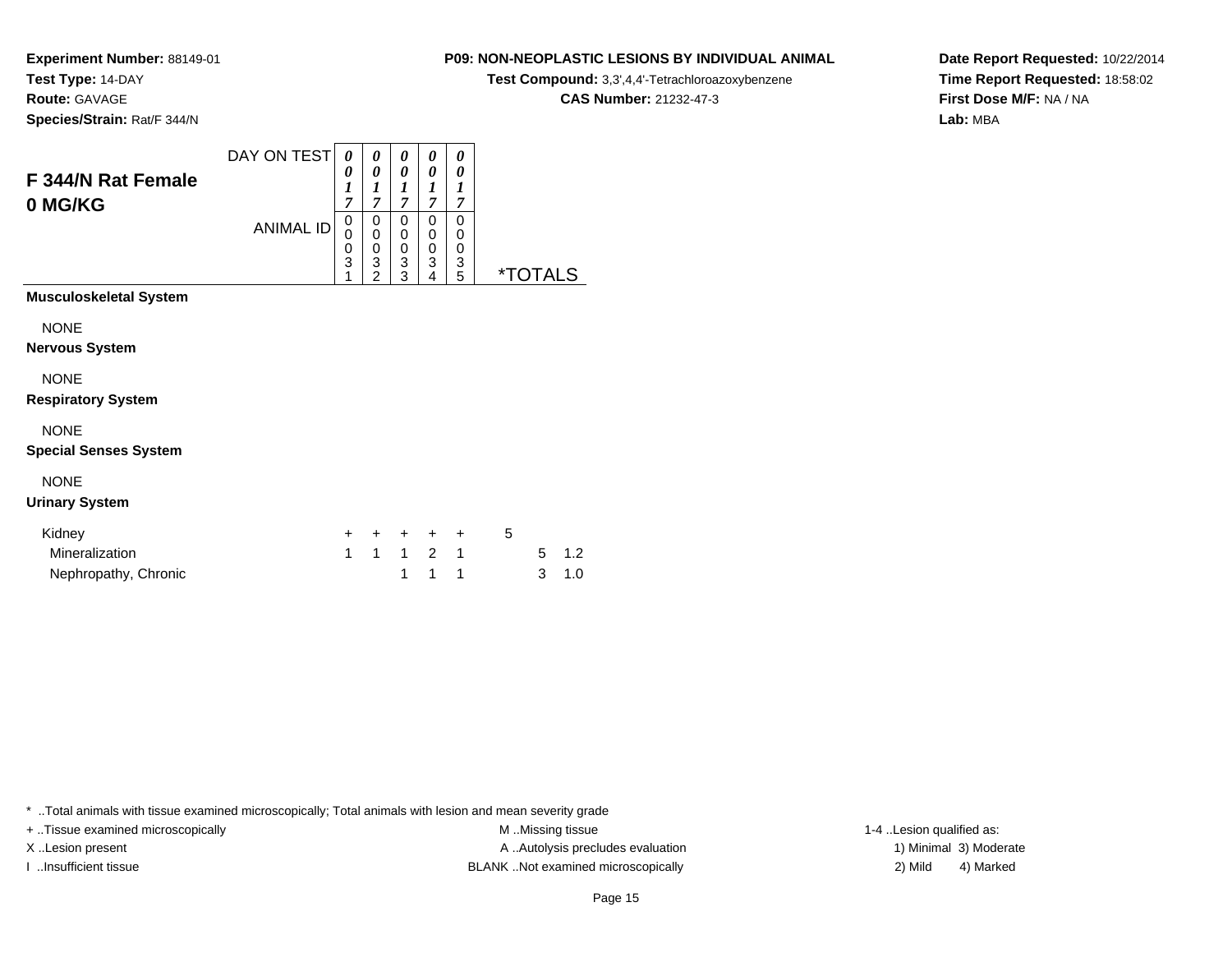**Route:** GAVAGE

**Species/Strain:** Rat/F 344/N

# **P09: NON-NEOPLASTIC LESIONS BY INDIVIDUAL ANIMAL**

**Test Compound:** 3,3',4,4'-Tetrachloroazoxybenzene

**CAS Number:** 21232-47-3

**Date Report Requested:** 10/22/2014**Time Report Requested:** 18:58:02**First Dose M/F:** NA / NA**Lab:** MBA

| F 344/N Rat Female<br><b>MG/KG</b><br>12.5<br><b>Alimentary System</b>                            | DAY ON TEST<br><b>ANIMAL ID</b> | 0<br>0<br>$\boldsymbol{l}$<br>$\overline{7}$<br>$\mathbf 0$<br>0<br>0<br>$\overline{3}$<br>6 | 0<br>$\boldsymbol{\theta}$<br>1<br>$\overline{7}$<br>0<br>$\mathbf 0$<br>$\mathbf 0$<br>$\frac{3}{7}$ | 0<br>0<br>$\boldsymbol{l}$<br>$\overline{7}$<br>$\pmb{0}$<br>$\mathsf 0$<br>$\mathbf 0$<br>$\overline{3}$<br>8 | 0<br>$\boldsymbol{\theta}$<br>1<br>$\overline{7}$<br>$\mathbf 0$<br>$\pmb{0}$<br>$\pmb{0}$<br>3<br>9 | 0<br>0<br>1<br>$\overline{7}$<br>$\mathbf 0$<br>0<br>0<br>4<br>0 |        | *TOTALS             |            |
|---------------------------------------------------------------------------------------------------|---------------------------------|----------------------------------------------------------------------------------------------|-------------------------------------------------------------------------------------------------------|----------------------------------------------------------------------------------------------------------------|------------------------------------------------------------------------------------------------------|------------------------------------------------------------------|--------|---------------------|------------|
| Liver<br>Inflammation, Focal<br><b>Cardiovascular System</b>                                      |                                 | $\ddot{}$<br>1                                                                               | $\ddot{}$                                                                                             | $\pm$                                                                                                          | $\ddot{}$                                                                                            | $\ddot{}$                                                        | 5      | 1                   | 1.0        |
| <b>NONE</b><br><b>Endocrine System</b>                                                            |                                 |                                                                                              |                                                                                                       |                                                                                                                |                                                                                                      |                                                                  |        |                     |            |
| <b>NONE</b><br><b>General Body System</b>                                                         |                                 |                                                                                              |                                                                                                       |                                                                                                                |                                                                                                      |                                                                  |        |                     |            |
| <b>NONE</b><br><b>Genital System</b>                                                              |                                 |                                                                                              |                                                                                                       |                                                                                                                |                                                                                                      |                                                                  |        |                     |            |
| <b>NONE</b><br><b>Hematopoietic System</b>                                                        |                                 |                                                                                              |                                                                                                       |                                                                                                                |                                                                                                      |                                                                  |        |                     |            |
| Spleen<br>Hematopoietic Cell Proliferation<br>Thymus<br>Hemorrhage<br><b>Integumentary System</b> |                                 | +<br>$\ddot{}$                                                                               | +<br>$\ddot{}$                                                                                        | $\pm$<br>$\mathbf{1}$<br>$\ddot{}$                                                                             | +<br>$\mathbf{1}$<br>$\ddot{}$<br>1                                                                  | +<br>$\ddot{}$                                                   | 5<br>5 | $\overline{2}$<br>1 | 1.0<br>1.0 |

NONE

\* ..Total animals with tissue examined microscopically; Total animals with lesion and mean severity grade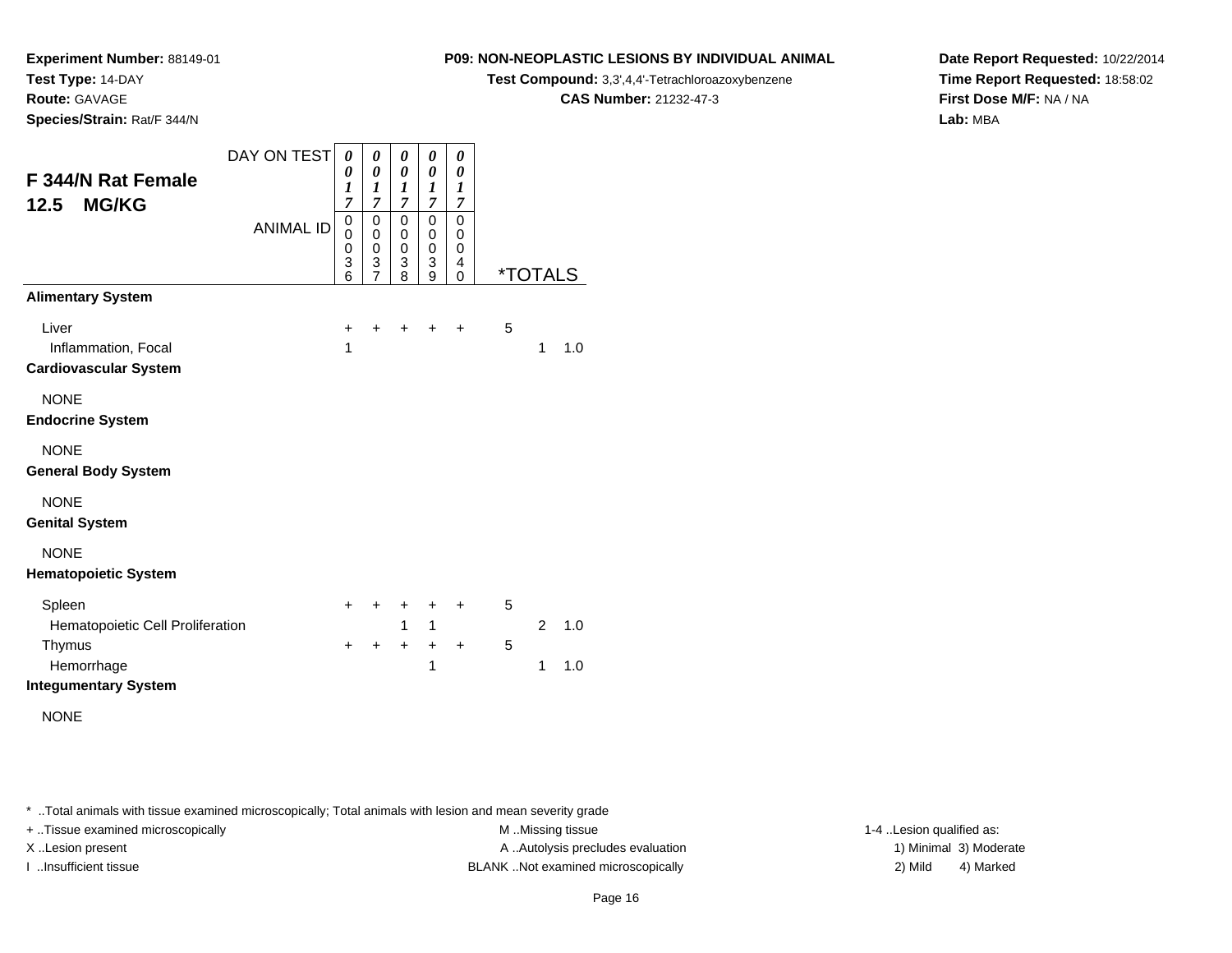# **Route:** GAVAGE

**Species/Strain:** Rat/F 344/N

# **P09: NON-NEOPLASTIC LESIONS BY INDIVIDUAL ANIMAL**

**Test Compound:** 3,3',4,4'-Tetrachloroazoxybenzene

**CAS Number:** 21232-47-3

**Date Report Requested:** 10/22/2014**Time Report Requested:** 18:58:03**First Dose M/F:** NA / NA**Lab:** MBA

| <b>F 344/N Rat Female</b><br><b>MG/KG</b><br>12.5 | DAY ON TEST      | 0<br>0<br>1<br>7      | 0<br>0<br>7      | 0<br>0<br>1<br>⇁      | 0<br>0<br>1<br>7                 | 0<br>0<br>7           |          |
|---------------------------------------------------|------------------|-----------------------|------------------|-----------------------|----------------------------------|-----------------------|----------|
|                                                   | <b>ANIMAL ID</b> | 0<br>0<br>0<br>3<br>6 | 0<br>0<br>0<br>3 | 0<br>0<br>0<br>3<br>8 | 0<br>0<br>0<br>3<br>$\mathbf{Q}$ | 0<br>0<br>0<br>4<br>0 | *.<br>-S |
| <b>Musculoskeletal System</b>                     |                  |                       |                  |                       |                                  |                       |          |

#### NONE

**Nervous System**

# NONE

#### **Respiratory System**

### NONE

### **Special Senses System**

# NONE

### **Urinary System**

| Kidney                               |  | + + + + + |  |  |               |
|--------------------------------------|--|-----------|--|--|---------------|
| Cortex, Inflammation, Chronic, Focal |  |           |  |  | $1 \quad 1.0$ |
| Mineralization                       |  | 1 1 1 1 1 |  |  | $5 \quad 1.0$ |
| Nephropathy, Chronic                 |  |           |  |  | 2 1.0         |

\* ..Total animals with tissue examined microscopically; Total animals with lesion and mean severity grade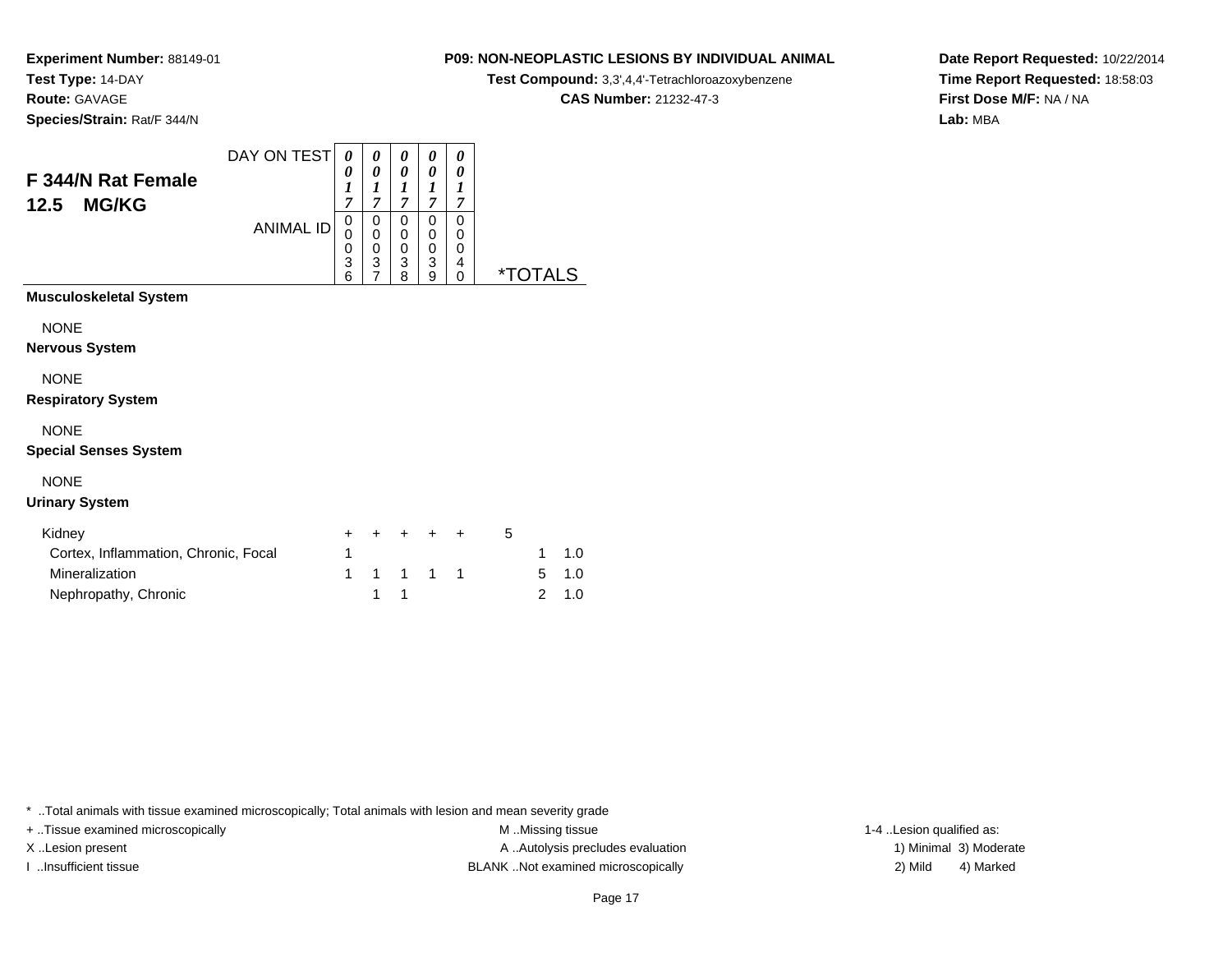**Route:** GAVAGE

**Species/Strain:** Rat/F 344/N

## **P09: NON-NEOPLASTIC LESIONS BY INDIVIDUAL ANIMAL**

**Test Compound:** 3,3',4,4'-Tetrachloroazoxybenzene

**CAS Number:** 21232-47-3

**Date Report Requested:** 10/22/2014**Time Report Requested:** 18:58:03**First Dose M/F:** NA / NA**Lab:** MBA

| DAY ON TEST                                                        | 0            | 0                   | 0                     | 0                   | 0                |   |                       |     |
|--------------------------------------------------------------------|--------------|---------------------|-----------------------|---------------------|------------------|---|-----------------------|-----|
| F 344/N Rat Female                                                 | 0<br>1       | 0<br>1              | 0<br>$\boldsymbol{l}$ | 0<br>1              | 0<br>1           |   |                       |     |
| 32 MG/KG                                                           | 7<br>0       | 7<br>$\mathbf 0$    | $\overline{7}$<br>0   | $\overline{7}$<br>0 | 7<br>$\mathbf 0$ |   |                       |     |
| <b>ANIMAL ID</b>                                                   | 0<br>0       | $\mathbf 0$<br>0    | 0<br>0                | 0<br>0              | 0<br>0           |   |                       |     |
|                                                                    | 4<br>1       | 4<br>$\overline{2}$ | 4<br>3                | 4<br>4              | 4<br>5           |   | <i><b>*TOTALS</b></i> |     |
| <b>Alimentary System</b>                                           |              |                     |                       |                     |                  |   |                       |     |
| Liver                                                              | +            | ٠                   | $\ddot{}$             | $\ddot{}$           | $\ddot{}$        | 5 |                       |     |
| Hepatocyte, Cytoplasmic Alteration<br><b>Cardiovascular System</b> | $\mathbf{1}$ | $\mathbf{1}$        | $\mathbf{1}$          |                     |                  |   | 3                     | 1.0 |
| <b>NONE</b><br><b>Endocrine System</b>                             |              |                     |                       |                     |                  |   |                       |     |
| <b>NONE</b>                                                        |              |                     |                       |                     |                  |   |                       |     |
| <b>General Body System</b>                                         |              |                     |                       |                     |                  |   |                       |     |
| <b>NONE</b>                                                        |              |                     |                       |                     |                  |   |                       |     |
| <b>Genital System</b>                                              |              |                     |                       |                     |                  |   |                       |     |
| <b>NONE</b>                                                        |              |                     |                       |                     |                  |   |                       |     |
| <b>Hematopoietic System</b>                                        |              |                     |                       |                     |                  |   |                       |     |
| Spleen                                                             | +            | +                   | +                     | ÷                   | ÷                | 5 |                       |     |
| Hematopoietic Cell Proliferation                                   | $\mathbf{1}$ | $\mathbf{1}$        | $\mathbf{1}$          | $\mathbf{1}$        | $\mathbf{1}$     |   | 5                     | 1.0 |
| Thymus<br>Thymocyte, Atrophy                                       | $\ddot{}$    | +                   | $\ddot{}$<br>1        | $+$<br>1            | $\ddot{}$<br>1   | 5 | 3                     | 1.0 |
| <b>Integumentary System</b>                                        |              |                     |                       |                     |                  |   |                       |     |
| <b>NONE</b>                                                        |              |                     |                       |                     |                  |   |                       |     |

\* ..Total animals with tissue examined microscopically; Total animals with lesion and mean severity grade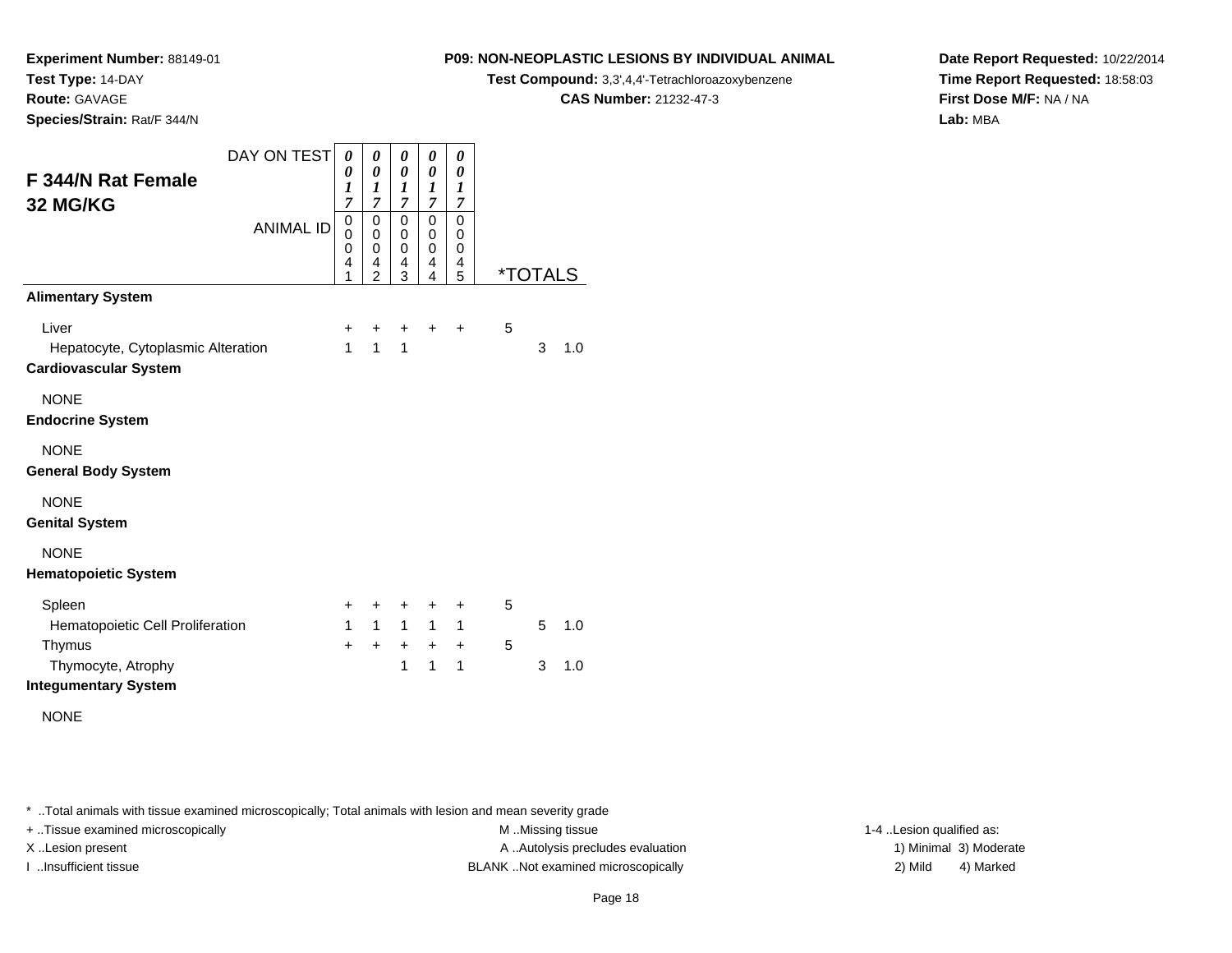**Experiment Number:** 88149-01**Test Type:** 14-DAY**Route:** GAVAGE

**Species/Strain:** Rat/F 344/N

## **P09: NON-NEOPLASTIC LESIONS BY INDIVIDUAL ANIMAL**

**Test Compound:** 3,3',4,4'-Tetrachloroazoxybenzene

**CAS Number:** 21232-47-3

**Date Report Requested:** 10/22/2014**Time Report Requested:** 18:58:03**First Dose M/F:** NA / NA**Lab:** MBA

| <b>F 344/N Rat Female</b><br>32 MG/KG       | DAY ON TEST      | 0<br>0<br>1<br>7      | 0<br>0<br>1<br>7                   | 0<br>0<br>1<br>7      | 0<br>0<br>1<br>7      | 0<br>0<br>1<br>7      |      |
|---------------------------------------------|------------------|-----------------------|------------------------------------|-----------------------|-----------------------|-----------------------|------|
|                                             | <b>ANIMAL ID</b> | 0<br>0<br>0<br>4<br>1 | 0<br>0<br>0<br>4<br>$\overline{2}$ | 0<br>0<br>0<br>4<br>3 | 0<br>0<br>0<br>4<br>4 | 0<br>0<br>0<br>4<br>5 | *TOT |
| <b>Musculoskeletal System</b>               |                  |                       |                                    |                       |                       |                       |      |
| <b>NONE</b>                                 |                  |                       |                                    |                       |                       |                       |      |
| <b>Nervous System</b>                       |                  |                       |                                    |                       |                       |                       |      |
| <b>NONE</b><br><b>Respiratory System</b>    |                  |                       |                                    |                       |                       |                       |      |
| <b>NONE</b><br><b>Special Senses System</b> |                  |                       |                                    |                       |                       |                       |      |

# NONE

#### **Urinary System**

| Kidney               |       | + + + + + |  |       |
|----------------------|-------|-----------|--|-------|
| Mineralization       | 1 1 1 |           |  | 4 1.0 |
| Nephropathy, Chronic |       | 1 1 1     |  | 3 1.0 |

\* ..Total animals with tissue examined microscopically; Total animals with lesion and mean severity grade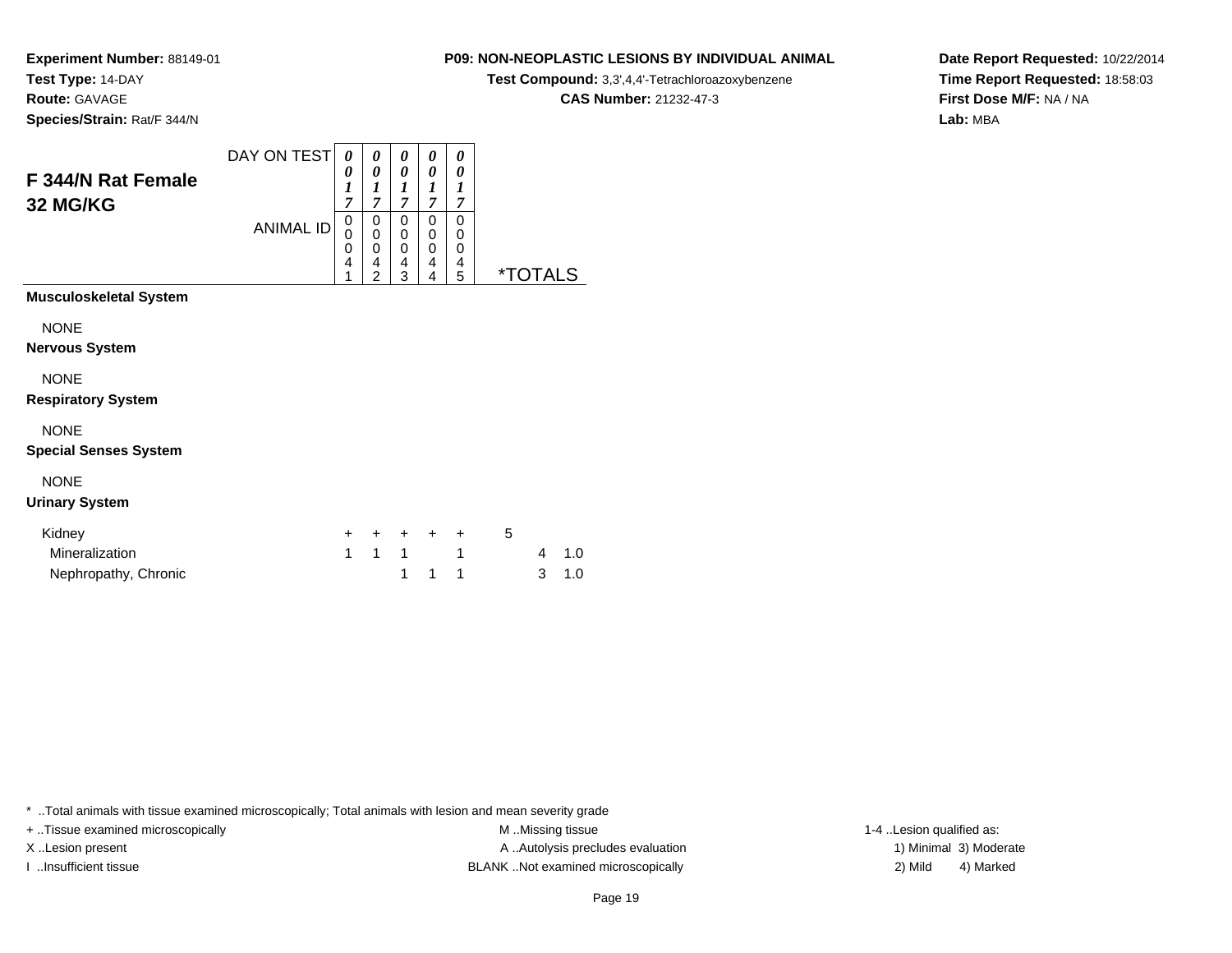**Route:** GAVAGE

**Species/Strain:** Rat/F 344/N

# **P09: NON-NEOPLASTIC LESIONS BY INDIVIDUAL ANIMAL**

**Test Compound:** 3,3',4,4'-Tetrachloroazoxybenzene

**CAS Number:** 21232-47-3

**Date Report Requested:** 10/22/2014**Time Report Requested:** 18:58:03**First Dose M/F:** NA / NA**Lab:** MBA

| <b>F 344/N Rat Female</b><br><b>80 MG/KG</b>                                | DAY ON TEST      | $\boldsymbol{\theta}$<br>0<br>1<br>$\overline{7}$ | 0<br>0<br>$\boldsymbol{l}$<br>$\overline{7}$ | 0<br>$\boldsymbol{\theta}$<br>1<br>7      | 0<br>0<br>1<br>$\overline{7}$ | 0<br>0<br>$\boldsymbol{l}$<br>$\overline{7}$ |   |                       |     |
|-----------------------------------------------------------------------------|------------------|---------------------------------------------------|----------------------------------------------|-------------------------------------------|-------------------------------|----------------------------------------------|---|-----------------------|-----|
|                                                                             | <b>ANIMAL ID</b> |                                                   | 0<br>$\pmb{0}$<br>0<br>4<br>$\overline{7}$   | $\mathbf 0$<br>$\mathbf 0$<br>0<br>4<br>8 | 0<br>0<br>0<br>4<br>9         | 0<br>0<br>0<br>5<br>0                        |   | <i><b>*TOTALS</b></i> |     |
| <b>Alimentary System</b>                                                    |                  |                                                   |                                              |                                           |                               |                                              |   |                       |     |
| Liver<br>Hepatocyte, Cytoplasmic Alteration<br><b>Cardiovascular System</b> |                  | +<br>$\overline{2}$                               | +<br>$\mathbf{1}$                            | +<br>$\mathbf{1}$                         | $\ddot{}$<br>$\overline{2}$   | $\ddot{}$<br>2                               | 5 | 5                     | 1.6 |
| <b>NONE</b><br><b>Endocrine System</b>                                      |                  |                                                   |                                              |                                           |                               |                                              |   |                       |     |
| <b>NONE</b><br><b>General Body System</b>                                   |                  |                                                   |                                              |                                           |                               |                                              |   |                       |     |
| <b>NONE</b><br><b>Genital System</b>                                        |                  |                                                   |                                              |                                           |                               |                                              |   |                       |     |
| <b>NONE</b><br><b>Hematopoietic System</b>                                  |                  |                                                   |                                              |                                           |                               |                                              |   |                       |     |
| Spleen                                                                      |                  | +                                                 | $\ddot{}$                                    | +                                         | +                             | +                                            | 5 |                       |     |
| Hematopoietic Cell Proliferation                                            |                  | $\mathbf{1}$                                      | $\mathbf{1}$                                 | $\mathbf{1}$                              | $\mathbf{1}$                  | $\overline{2}$                               |   | 5                     | 1.2 |
| Thymus<br>Thymocyte, Atrophy<br><b>Integumentary System</b>                 |                  | $\ddot{}$<br>1                                    | $\ddot{}$<br>$\overline{2}$                  | $+$<br>1                                  | $+$                           | $\ddot{}$<br>$\overline{2}$                  | 5 | 4                     | 1.5 |
| <b>NONE</b>                                                                 |                  |                                                   |                                              |                                           |                               |                                              |   |                       |     |

\* ..Total animals with tissue examined microscopically; Total animals with lesion and mean severity grade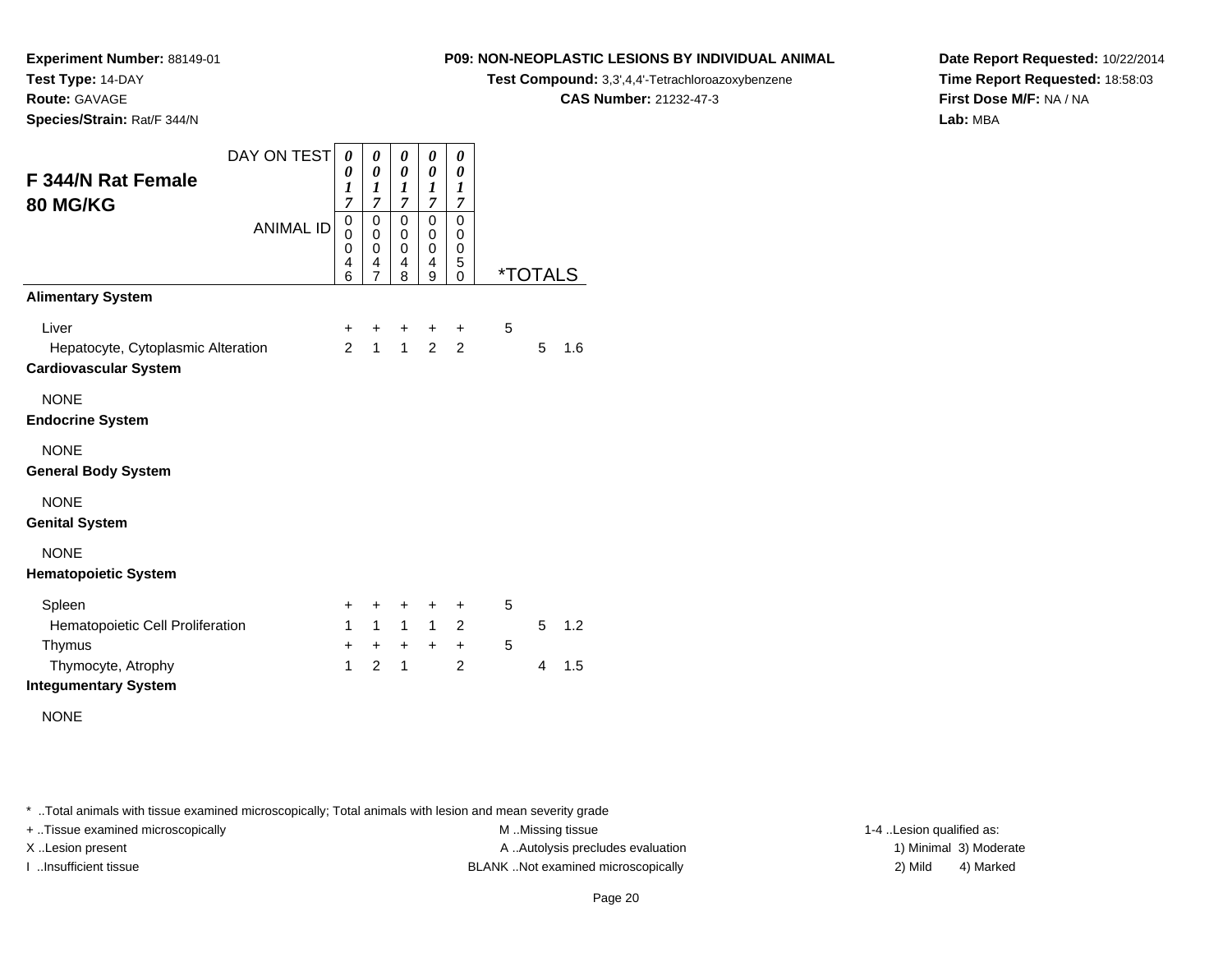**Experiment Number:** 88149-01**Test Type:** 14-DAY**Route:** GAVAGE

**Species/Strain:** Rat/F 344/N

# **P09: NON-NEOPLASTIC LESIONS BY INDIVIDUAL ANIMAL**

**Test Compound:** 3,3',4,4'-Tetrachloroazoxybenzene

**CAS Number:** 21232-47-3

**Date Report Requested:** 10/22/2014**Time Report Requested:** 18:58:03**First Dose M/F:** NA / NA**Lab:** MBA

| F 344/N Rat Female<br><b>80 MG/KG</b>                                 | DAY ON TEST      | 0<br>0<br>1<br>7 | 0<br>0<br>$\boldsymbol{l}$<br>7 | 0<br>0<br>1<br>7      | 0<br>0<br>1<br>7      | 0<br>0<br>7           |                       |
|-----------------------------------------------------------------------|------------------|------------------|---------------------------------|-----------------------|-----------------------|-----------------------|-----------------------|
|                                                                       | <b>ANIMAL ID</b> |                  | 0<br>0<br>0<br>4                | 0<br>0<br>0<br>4<br>8 | 0<br>0<br>0<br>4<br>9 | 0<br>0<br>0<br>5<br>0 | <i><b>*TOTALS</b></i> |
| <b>Musculoskeletal System</b><br><b>NONE</b><br><b>Nervous System</b> |                  |                  |                                 |                       |                       |                       |                       |
| <b>NONE</b><br><b>Respiratory System</b>                              |                  |                  |                                 |                       |                       |                       |                       |

NONE

### **Special Senses System**

### NONE

### **Urinary System**

| Kidney               |     | + + + + + |  | $\mathbf{h}$ |       |
|----------------------|-----|-----------|--|--------------|-------|
| Mineralization       |     | 1 1 1 1 1 |  |              | 5 1.0 |
| Nephropathy, Chronic | 1 1 |           |  |              | 3 1.0 |

\* ..Total animals with tissue examined microscopically; Total animals with lesion and mean severity grade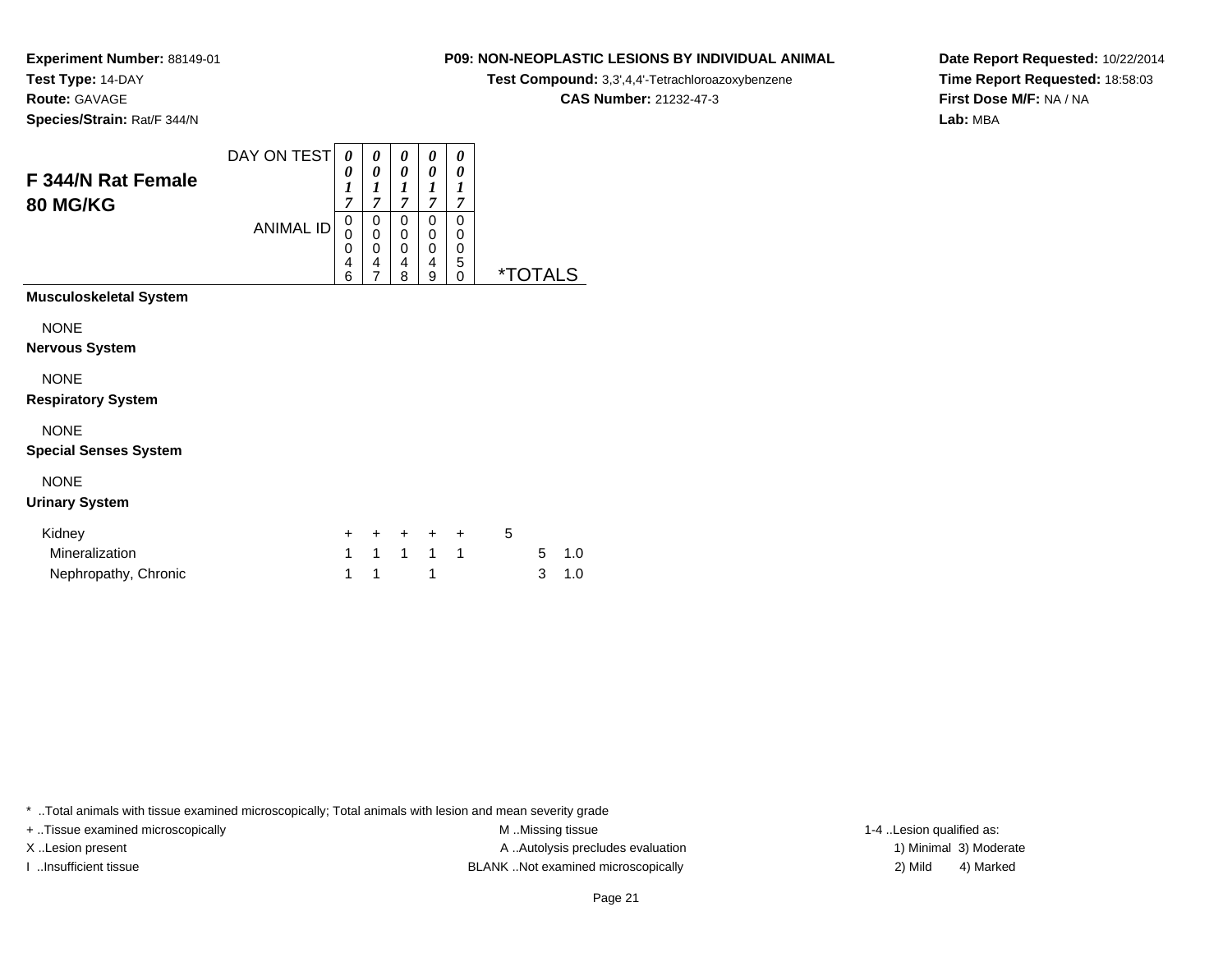**Route:** GAVAGE

**Species/Strain:** Rat/F 344/N

# **P09: NON-NEOPLASTIC LESIONS BY INDIVIDUAL ANIMAL**

**Test Compound:** 3,3',4,4'-Tetrachloroazoxybenzene

**CAS Number:** 21232-47-3

**Date Report Requested:** 10/22/2014**Time Report Requested:** 18:58:03**First Dose M/F:** NA / NA**Lab:** MBA

| F 344/N Rat Female<br><b>MG/KG</b><br>200                                   | DAY ON TEST      | $\boldsymbol{\theta}$<br>0<br>$\boldsymbol{l}$<br>$\overline{7}$ | 0<br>$\boldsymbol{\theta}$<br>$\boldsymbol{l}$<br>7  | 0<br>0<br>1<br>7                | 0<br>0<br>$\boldsymbol{l}$<br>7    | 0<br>$\boldsymbol{\theta}$<br>$\boldsymbol{l}$<br>$\overline{7}$ |   |                       |     |
|-----------------------------------------------------------------------------|------------------|------------------------------------------------------------------|------------------------------------------------------|---------------------------------|------------------------------------|------------------------------------------------------------------|---|-----------------------|-----|
|                                                                             | <b>ANIMAL ID</b> |                                                                  | $\mathbf 0$<br>$\pmb{0}$<br>$\,0\,$<br>$\frac{5}{2}$ | $\mathbf 0$<br>0<br>0<br>5<br>3 | 0<br>0<br>0<br>5<br>$\overline{4}$ | $\mathbf 0$<br>0<br>0<br>5<br>$\overline{5}$                     |   | <i><b>*TOTALS</b></i> |     |
| <b>Alimentary System</b>                                                    |                  |                                                                  |                                                      |                                 |                                    |                                                                  |   |                       |     |
| Liver<br>Hepatocyte, Cytoplasmic Alteration<br><b>Cardiovascular System</b> |                  | +<br>$\mathbf{1}$                                                | +<br>$\mathbf{1}$                                    | $\ddot{}$<br>$\overline{2}$     | +<br>$\overline{2}$                | ÷<br>$\overline{2}$                                              | 5 | 5                     | 1.6 |
| <b>NONE</b><br><b>Endocrine System</b>                                      |                  |                                                                  |                                                      |                                 |                                    |                                                                  |   |                       |     |
| <b>NONE</b><br><b>General Body System</b>                                   |                  |                                                                  |                                                      |                                 |                                    |                                                                  |   |                       |     |
| <b>NONE</b><br><b>Genital System</b>                                        |                  |                                                                  |                                                      |                                 |                                    |                                                                  |   |                       |     |
| <b>NONE</b><br><b>Hematopoietic System</b>                                  |                  |                                                                  |                                                      |                                 |                                    |                                                                  |   |                       |     |
| Spleen                                                                      |                  | +                                                                | +                                                    | $\ddot{}$                       | $\ddot{}$                          | ÷                                                                | 5 |                       |     |
| Hematopoietic Cell Proliferation                                            |                  | $\mathbf{1}$                                                     | $\overline{2}$                                       | $2^{\circ}$                     | $\overline{2}$                     | 1                                                                |   | 5                     | 1.6 |
| Thymus<br>Thymocyte, Atrophy<br><b>Integumentary System</b>                 |                  | +<br>1                                                           | $+$<br>$\mathcal{P}$                                 | $+$<br>$\overline{2}$           | $+$<br>$\overline{2}$              | $\ddot{}$<br>$\overline{2}$                                      | 5 | 5                     | 1.8 |
| <b>NONE</b>                                                                 |                  |                                                                  |                                                      |                                 |                                    |                                                                  |   |                       |     |

\* ..Total animals with tissue examined microscopically; Total animals with lesion and mean severity grade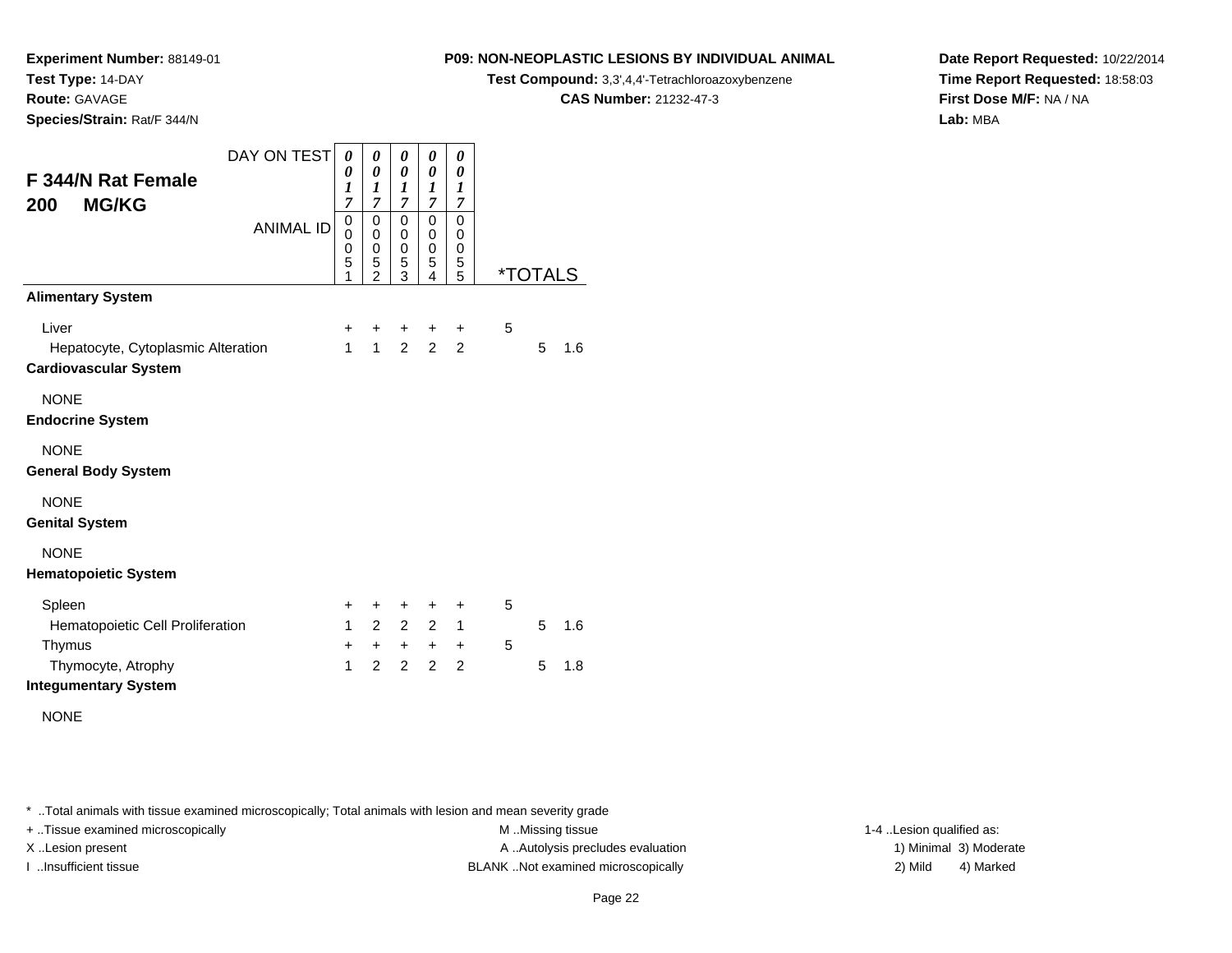**Route:** GAVAGE

**Species/Strain:** Rat/F 344/N

# **P09: NON-NEOPLASTIC LESIONS BY INDIVIDUAL ANIMAL**

**Test Compound:** 3,3',4,4'-Tetrachloroazoxybenzene

**CAS Number:** 21232-47-3

**Date Report Requested:** 10/22/2014**Time Report Requested:** 18:58:03**First Dose M/F:** NA / NA**Lab:** MBA

| F 344/N Rat Female<br><b>MG/KG</b><br>200   | DAY ON TEST      | 0<br>0<br>1<br>$\overline{7}$ | 0<br>0<br>$\boldsymbol{l}$<br>$\overline{7}$            | 0<br>0<br>1<br>7                       | 0<br>0<br>1<br>$\overline{7}$ | 0<br>0<br>1<br>7      |                       |
|---------------------------------------------|------------------|-------------------------------|---------------------------------------------------------|----------------------------------------|-------------------------------|-----------------------|-----------------------|
|                                             | <b>ANIMAL ID</b> | 0<br>0<br>0<br>5<br>1         | 0<br>$\bar{0}$<br>0<br>$\overline{5}$<br>$\overline{2}$ | 0<br>0<br>$\mathbf 0$<br>$\frac{5}{3}$ | 0<br>0<br>0<br>5<br>4         | 0<br>0<br>0<br>5<br>5 | <i><b>*TOTALS</b></i> |
| Musculoskeletal System                      |                  |                               |                                                         |                                        |                               |                       |                       |
| <b>NONE</b><br>Nervous System               |                  |                               |                                                         |                                        |                               |                       |                       |
| <b>NONE</b><br><b>Respiratory System</b>    |                  |                               |                                                         |                                        |                               |                       |                       |
| <b>NONE</b><br><b>Special Senses System</b> |                  |                               |                                                         |                                        |                               |                       |                       |
| <b>NONE</b><br><b>Urinary System</b>        |                  |                               |                                                         |                                        |                               |                       |                       |
| Kidney                                      |                  |                               |                                                         |                                        |                               | +                     | 5                     |

c and  $\sim$  1

\* ..Total animals with tissue examined microscopically; Total animals with lesion and mean severity grade

Mineralization

Nephropathy, Chronic

+ ..Tissue examined microscopically examined microscopically examined as:  $M$  ..Missing tissue 1-4 ..Lesion qualified as: X..Lesion present **A ..Autolysis precludes evaluation** A ..Autolysis precludes evaluation 1) Minimal 3) Moderate I ..Insufficient tissue BLANK ..Not examined microscopically 2) Mild 4) Marked

1 1 1 1 3 1.0<br>1 1 1 1 1 4 1.0

 $1 \quad 1 \quad 1$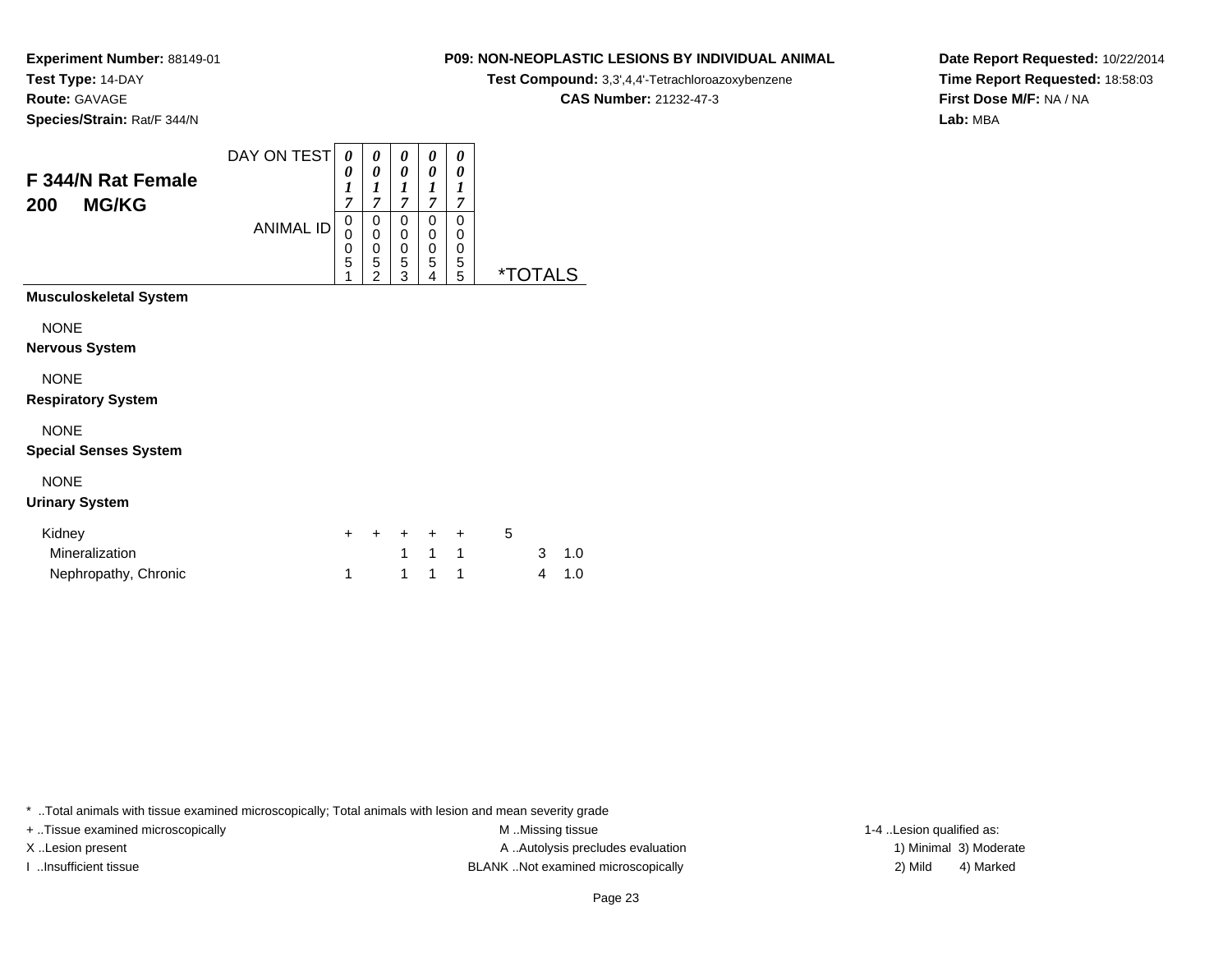**Route:** GAVAGE

**Species/Strain:** Rat/F 344/N

# **P09: NON-NEOPLASTIC LESIONS BY INDIVIDUAL ANIMAL**

**Test Compound:** 3,3',4,4'-Tetrachloroazoxybenzene

**CAS Number:** 21232-47-3

**Date Report Requested:** 10/22/2014**Time Report Requested:** 18:58:03**First Dose M/F:** NA / NA**Lab:** MBA

| F 344/N Rat Female<br><b>MG/KG</b><br>500          | DAY ON TEST      | 0<br>0<br>1<br>$\overline{7}$ | 0<br>0<br>$\boldsymbol{l}$<br>$\overline{7}$ | 0<br>$\boldsymbol{\theta}$<br>$\boldsymbol{l}$<br>$\overline{7}$ | 0<br>0<br>1<br>$\overline{7}$ | 0<br>0<br>$\boldsymbol{l}$<br>$\overline{7}$ |                       |   |     |
|----------------------------------------------------|------------------|-------------------------------|----------------------------------------------|------------------------------------------------------------------|-------------------------------|----------------------------------------------|-----------------------|---|-----|
|                                                    | <b>ANIMAL ID</b> | 0<br>0<br>0<br>5<br>6         | $\mathbf 0$<br>0<br>0<br>5<br>$\overline{7}$ | 0<br>0<br>0<br>5<br>8                                            | 0<br>0<br>0<br>5<br>9         | $\mathbf 0$<br>0<br>0<br>6<br>0              | <i><b>*TOTALS</b></i> |   |     |
| <b>Alimentary System</b>                           |                  |                               |                                              |                                                                  |                               |                                              |                       |   |     |
| Liver                                              |                  | +                             | +                                            | +                                                                | +                             | $\ddot{}$                                    | 5                     |   |     |
| Hepatocyte, Cytoplasmic Alteration                 |                  | $\mathcal{P}$                 | $\overline{2}$                               | $\overline{2}$                                                   | $\overline{2}$                | $\overline{2}$                               |                       | 5 | 2.0 |
| Stomach, Forestomach                               |                  | $+$                           | $+$                                          | $+$                                                              | $+$                           | $\ddot{}$                                    | 5                     |   |     |
| Stomach, Glandular<br><b>Cardiovascular System</b> |                  | $\ddot{}$                     | $\ddot{}$                                    | $\ddot{}$                                                        | $\ddot{}$                     | $\ddot{}$                                    | 5                     |   |     |
| <b>NONE</b><br><b>Endocrine System</b>             |                  |                               |                                              |                                                                  |                               |                                              |                       |   |     |
| <b>NONE</b><br><b>General Body System</b>          |                  |                               |                                              |                                                                  |                               |                                              |                       |   |     |
| <b>NONE</b><br><b>Genital System</b>               |                  |                               |                                              |                                                                  |                               |                                              |                       |   |     |
| <b>NONE</b><br><b>Hematopoietic System</b>         |                  |                               |                                              |                                                                  |                               |                                              |                       |   |     |
| Lymph Node, Mesenteric                             |                  | $\ddot{}$                     | ÷                                            | ÷                                                                | ÷                             | ÷                                            | 5                     |   |     |
| Spleen                                             |                  | $\ddot{}$                     | $\ddot{}$                                    | $\ddot{}$                                                        | $\ddot{}$                     | $\ddot{}$                                    | 5                     |   |     |
| Congestion                                         |                  |                               |                                              |                                                                  |                               | 1                                            |                       | 1 | 1.0 |
| Hematopoietic Cell Proliferation                   |                  | 1                             | 1                                            | 1                                                                |                               | 1                                            |                       | 4 | 1.0 |
| Thymus                                             |                  | +                             | +                                            | +                                                                | +                             | +                                            | 5                     |   |     |

\* ..Total animals with tissue examined microscopically; Total animals with lesion and mean severity grade